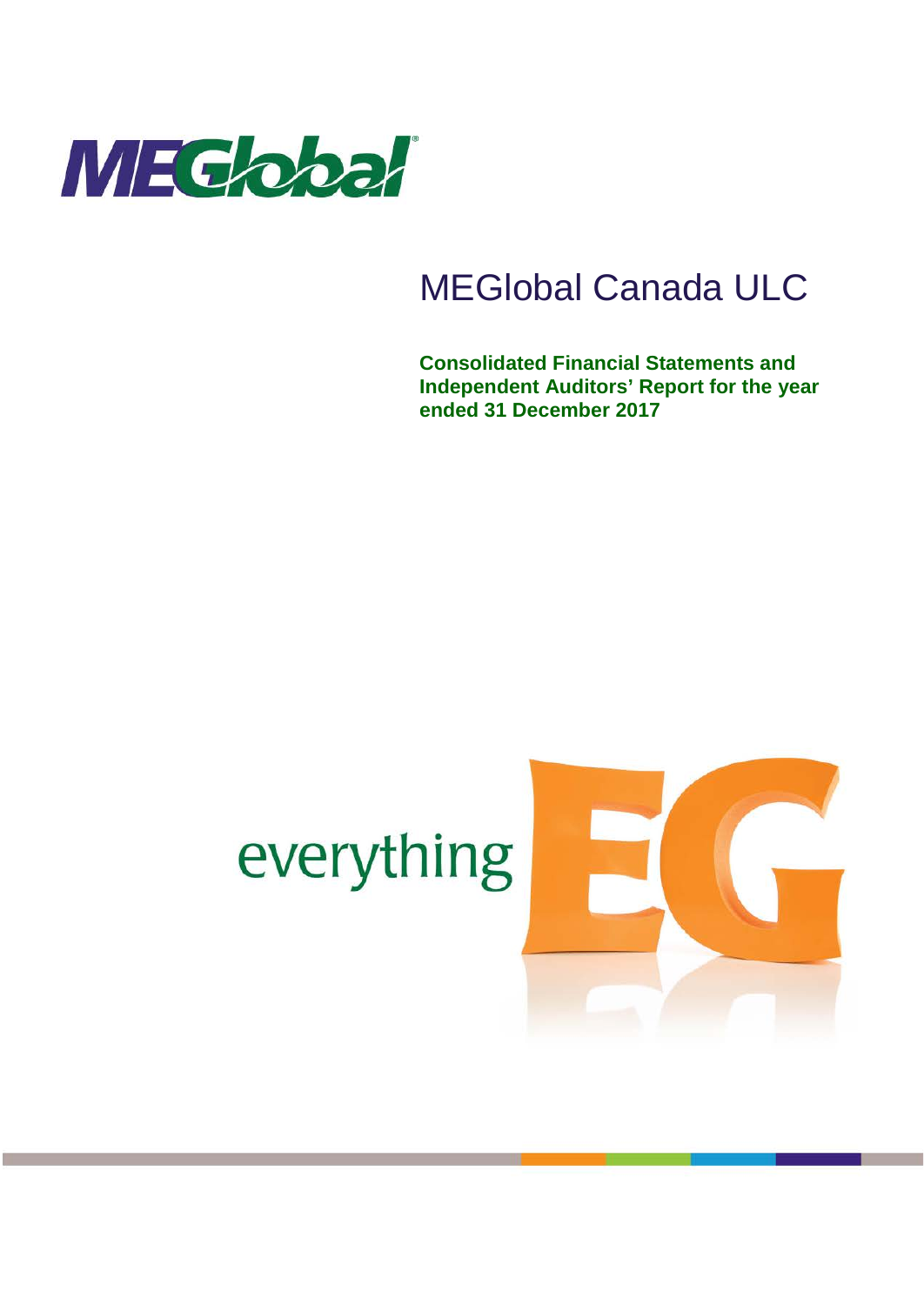

### **Table of Contents**

|                                                                         | Page    |
|-------------------------------------------------------------------------|---------|
| Independent Auditors' Report                                            | $2 - 5$ |
| Consolidated statement of financial position                            | $6 - 7$ |
| Consolidated statement of profit or loss and other comprehensive income | 8       |
| Consolidated statement of changes in equity                             | 9       |
| Consolidated statement of cash flows                                    | 10      |
| Notes to the consolidated financial statements                          | 11-29   |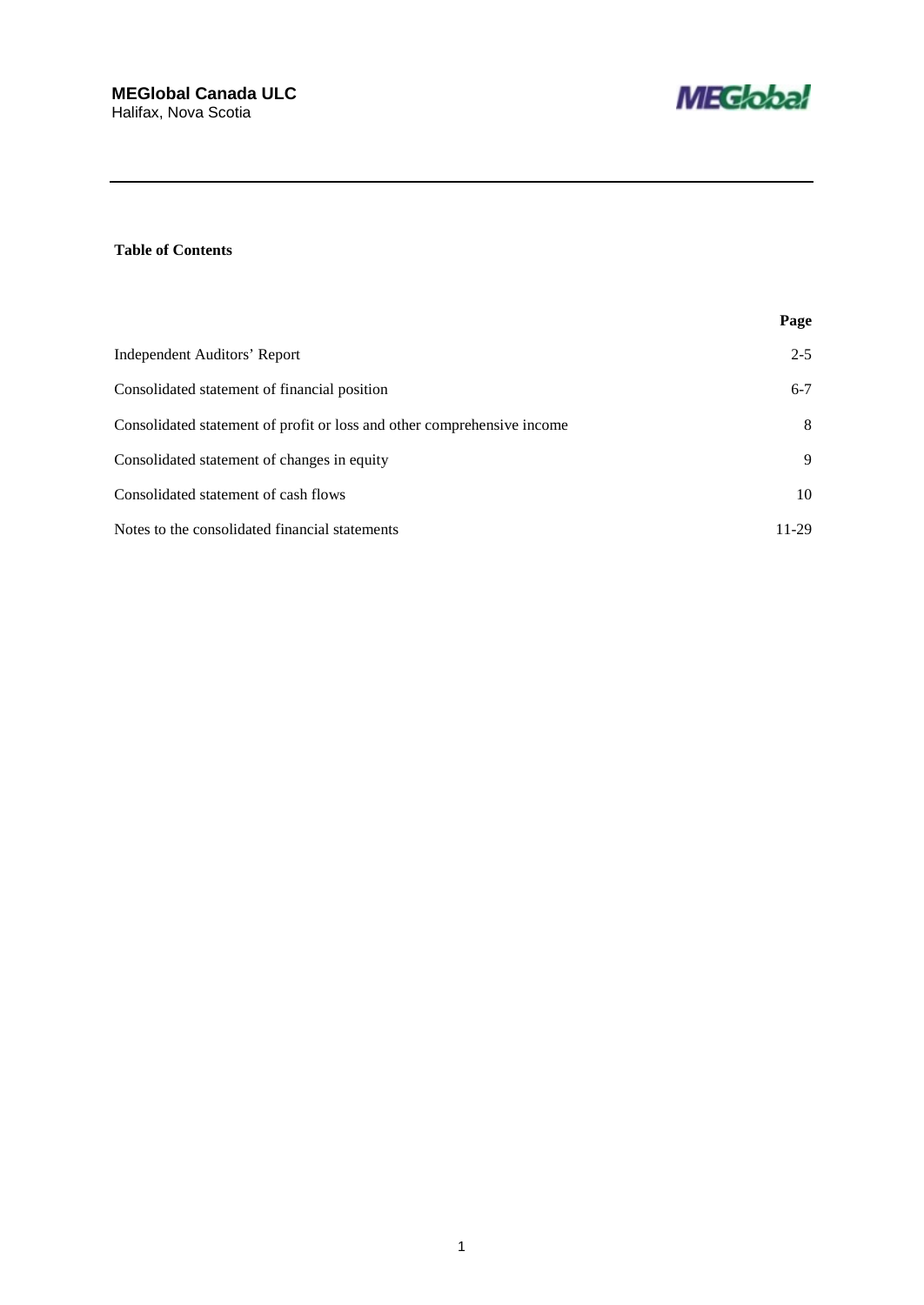

**KPMG Lower Gulf Limited** Level 13, Boulevard Plaza Tower One Mohammed Bin Rashid Boulevard, Downtown Dubai, UAE Tel. +971 (4) 403 0300, Fax +971 (4) 330 1515

### **Independent Auditors' Report**

To the Board of Directors of MEGlobal Canada ULC

### Report on the Audit of Special Purpose Consolidated Financial Statements

### Opinion

We have audited the special purpose consolidated financial statements of MEGlobal Canada ULC ("the Company") and its subsidiary (collectively referred to as "the Group"), which comprise the consolidated statement of financial position as at 31 December 2017, the consolidated statements of profit or loss and other comprehensive income, changes in equity and cash flows for the year then ended, and notes, comprising significant accounting policies and other explanatory information.

In our opinion, the accompanying special purpose consolidated financial statements present fairly, in all material respects, the consolidated financial position of the Group as at 31 December 2017, and its consolidated financial performance and its cash flows for the year then ended in accordance with International Financial Reporting Standards ("IFRS").

### **Basis for Opinion**

We conducted our audit in accordance with International Standards on Auditing (ISAs). Our responsibilities under those standards are further described in the Auditors' Responsibilities for the Audit of the Special Purpose Consolidated Financial Statements section of our report. We are independent of the Group in accordance with International Ethics Standards Board for Accountants Code of Ethics for Professional Accountants (IESBA Code), and we have fulfilled our ethical responsibilities in accordance with the IESBA Code. We believe that the audit evidence we have obtained is sufficient and appropriate to provide a basis for our opinion.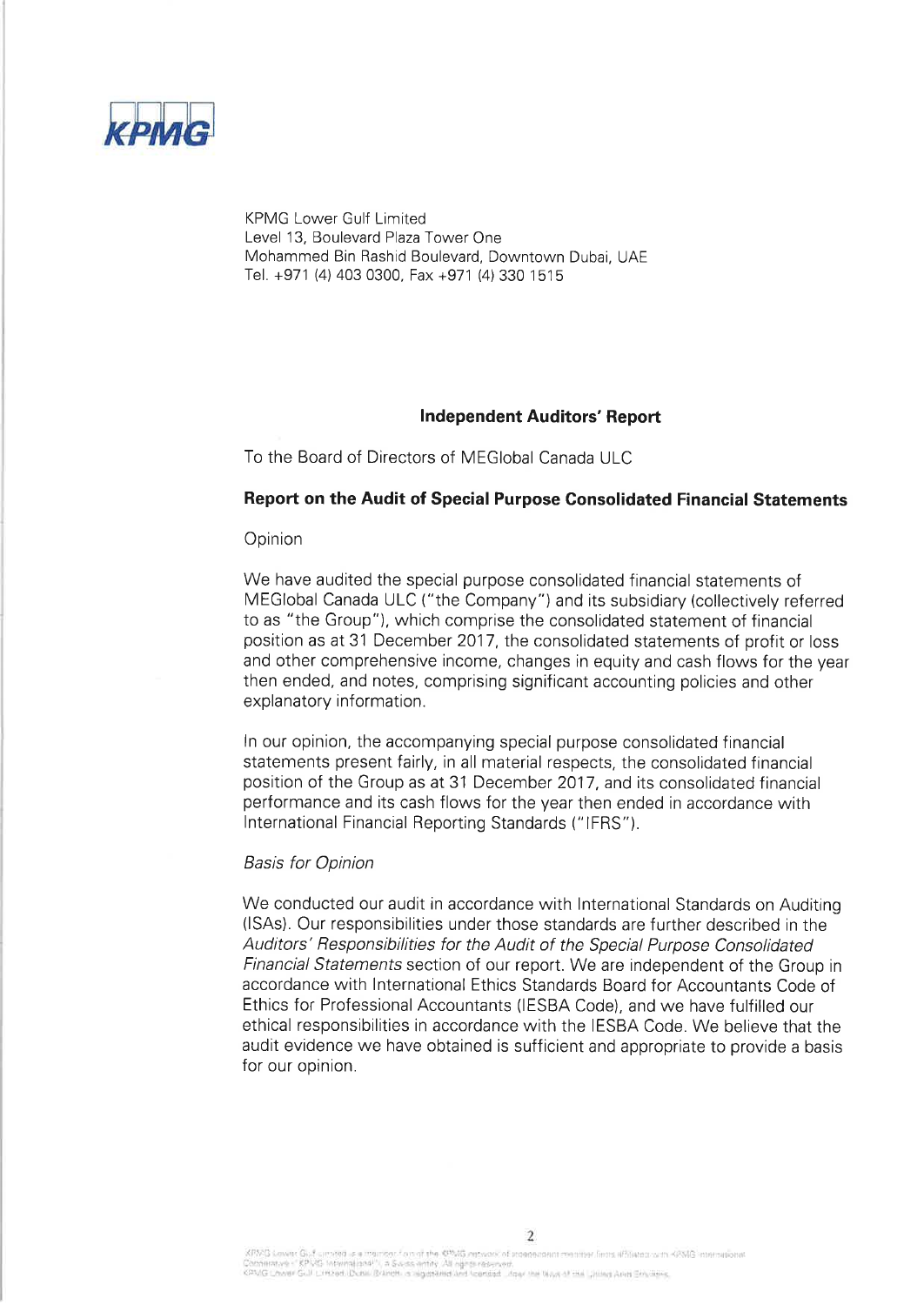

### **Emphasis of Matter - Basis of Accounting**

We draw attention to note 2.1 to the special purpose consolidated financial statements, which describes the basis of accounting.

The special purpose consolidated financial statements are prepared under International Financial Reporting Standards reporting framework for the information of the Directors of the Company. As a result, the special purpose consolidated financial statements may not be suitable for another purpose. Our opinion is not modified in respect of this matter.

### Responsibilities of Management and Those Charged with Governance for the Special Purpose Consolidated Financial Statements

Management is responsible for the preparation and fair presentation of the special purpose consolidated financial statements in accordance with International Financial Reporting Standards, and for such internal control as management determines is necessary to enable the preparation of special purpose consolidated financial statements that are free from material misstatement, whether due to fraud or error.

In preparing the special purpose consolidated financial statements. management is responsible for assessing the Group's ability to continue as a going concern, disclosing, as applicable, matters related to going concern and using the going concern basis of accounting unless management either intends to liquidate the Group or to cease operations, or has no realistic alternative but to do so.

Those charged with governance are responsible for overseeing the Group's financial reporting process.

### Auditors' Responsibilities for the Audit of the Special Purpose Consolidated **Financial Statements**

Our objectives are to obtain reasonable assurance about whether the special purpose consolidated financial statements as a whole are free from material misstatement, whether due to fraud or error, and to issue an auditors' report that includes our opinion. Reasonable assurance is a high level of assurance, but is not a guarantee that an audit conducted in accordance with ISAs will always detect a material misstatement when it exists. Misstatements can arise from fraud or error and are considered material if, individually or in the aggregate, they could reasonably be expected to influence the economic decisions of users taken on the basis of these special purpose consolidated financial statements.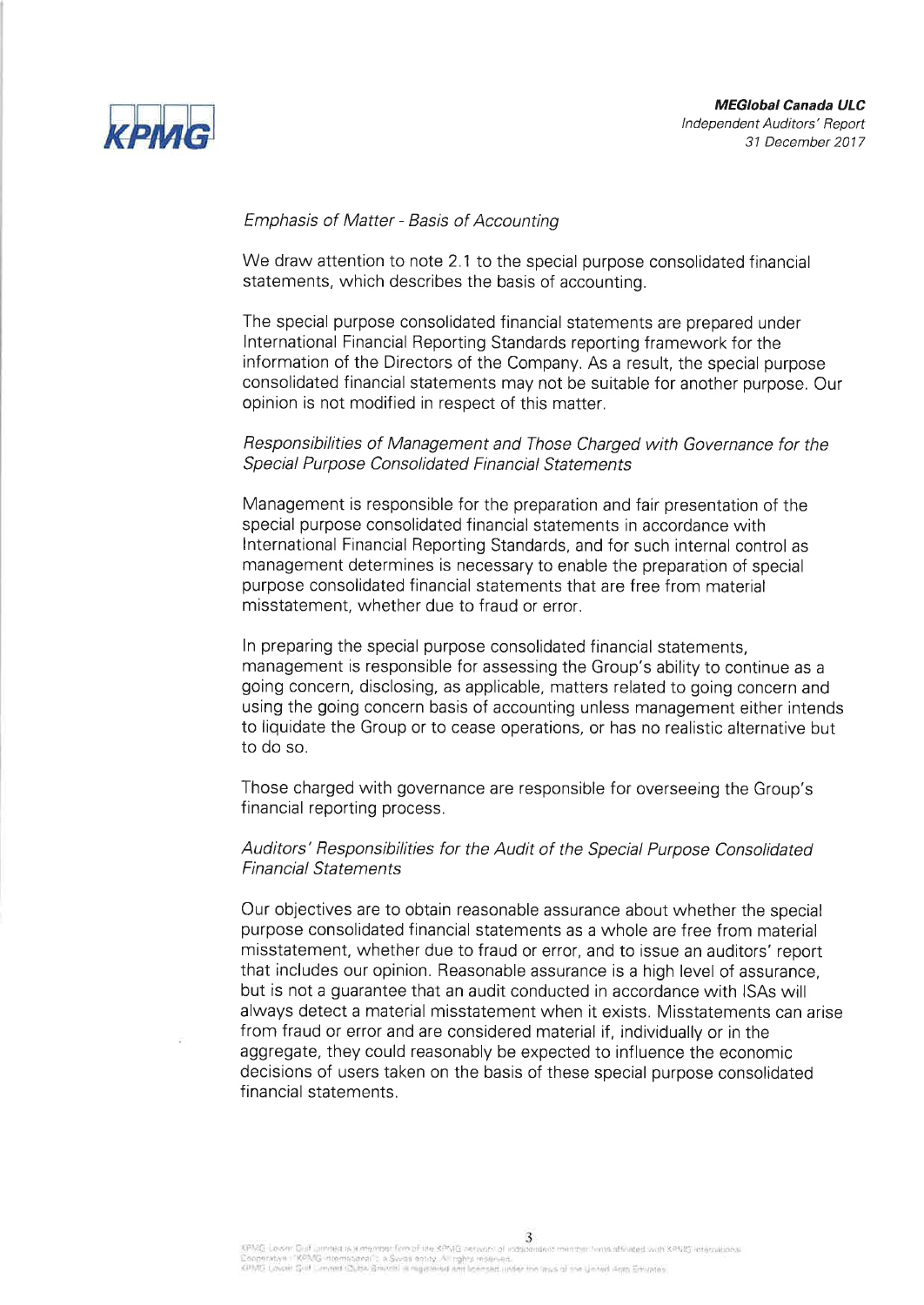



Auditors' Responsibilities for the Audit of the Special Purpose Consolidated **Financial Statements (continued)** 

As part of an audit in accordance with ISAs, we exercise professional judgment and maintain professional skepticism throughout the audit. We also:

- Identify and assess the risks of material misstatement of the special purpose consolidated financial statements, whether due to fraud or error. design and perform audit procedures responsive to those risks, and obtain audit evidence that is sufficient and appropriate to provide a basis for our opinion. The risk of not detecting a material misstatement resulting from fraud is higher than for one resulting from error, as fraud may involve collusion, forgery, intentional omissions, misrepresentations, or the override of internal control.
- Obtain an understanding of internal control relevant to the audit in order to design audit procedures that are appropriate in the circumstances, but not for the purpose of expressing an opinion on the effectiveness of the Group's internal control.
- Evaluate the appropriateness of accounting policies used and the  $\bullet$ reasonableness of accounting estimates and related disclosures made by management.
- $\bullet$ Conclude on the appropriateness of management's use of the going concern basis of accounting and, based on the audit evidence obtained, whether a material uncertainty exists related to events or conditions that may cast significant doubt on the Group's ability to continue as a going concern. If we conclude that a material uncertainty exists, we are required to draw attention in our auditors' report to the related disclosures in the special purpose consolidated financial statements or, if such disclosures are inadequate, to modify our opinion. Our conclusions are based on the audit evidence obtained up to the date of our auditors' report. However, future events or conditions may cause the Group to cease to continue as a going concern.
- Evaluate the overall presentation, structure and content of the special purpose consolidated financial statements, including the disclosures, and whether the special purpose consolidated financial statements represent the underlying transactions and events in a manner that achieves fair presentation.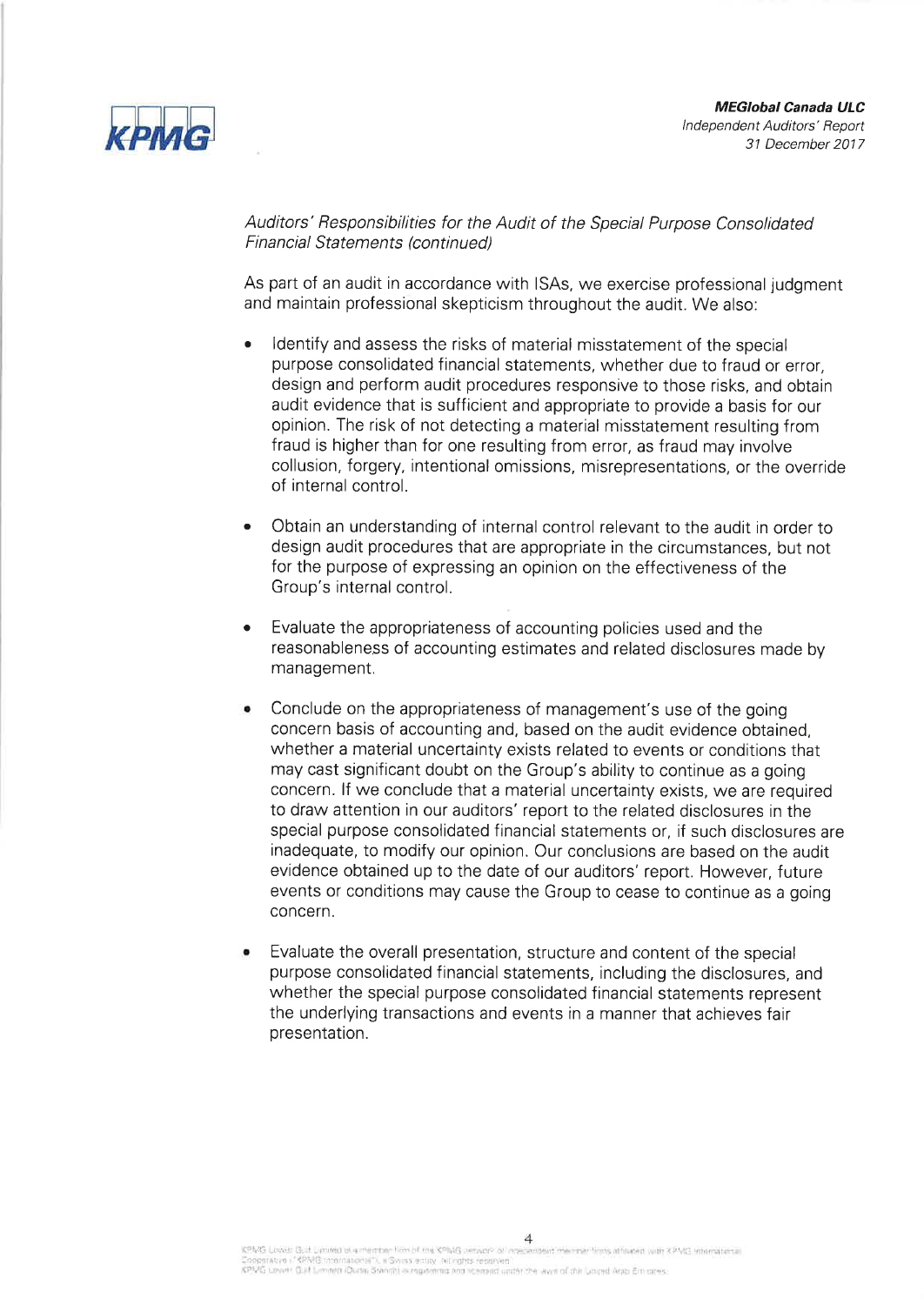

Auditors' Responsibilities for the Audit of the Special Purpose Consolidated **Financial Statements (continued)** 

 $\bullet$ Obtain sufficient appropriate audit evidence regarding the financial information of the entities or business activities within the Group to express an opinion on the special purpose consolidated financial statements. We are responsible for the direction, supervision and performance of the group audit. We remain solely responsible for our audit opinion.

We communicate with those charged with governance regarding, among other matters, the planned scope and timing of the audit and significant audit findings, including any significant deficiencies in internal control that we identify during our audit.

# $K$ *PMG*

**KPMG Lower Gulf Limited** Dubai, United Arab Emirates Date: 1 4 FEB 2018

 $\sim$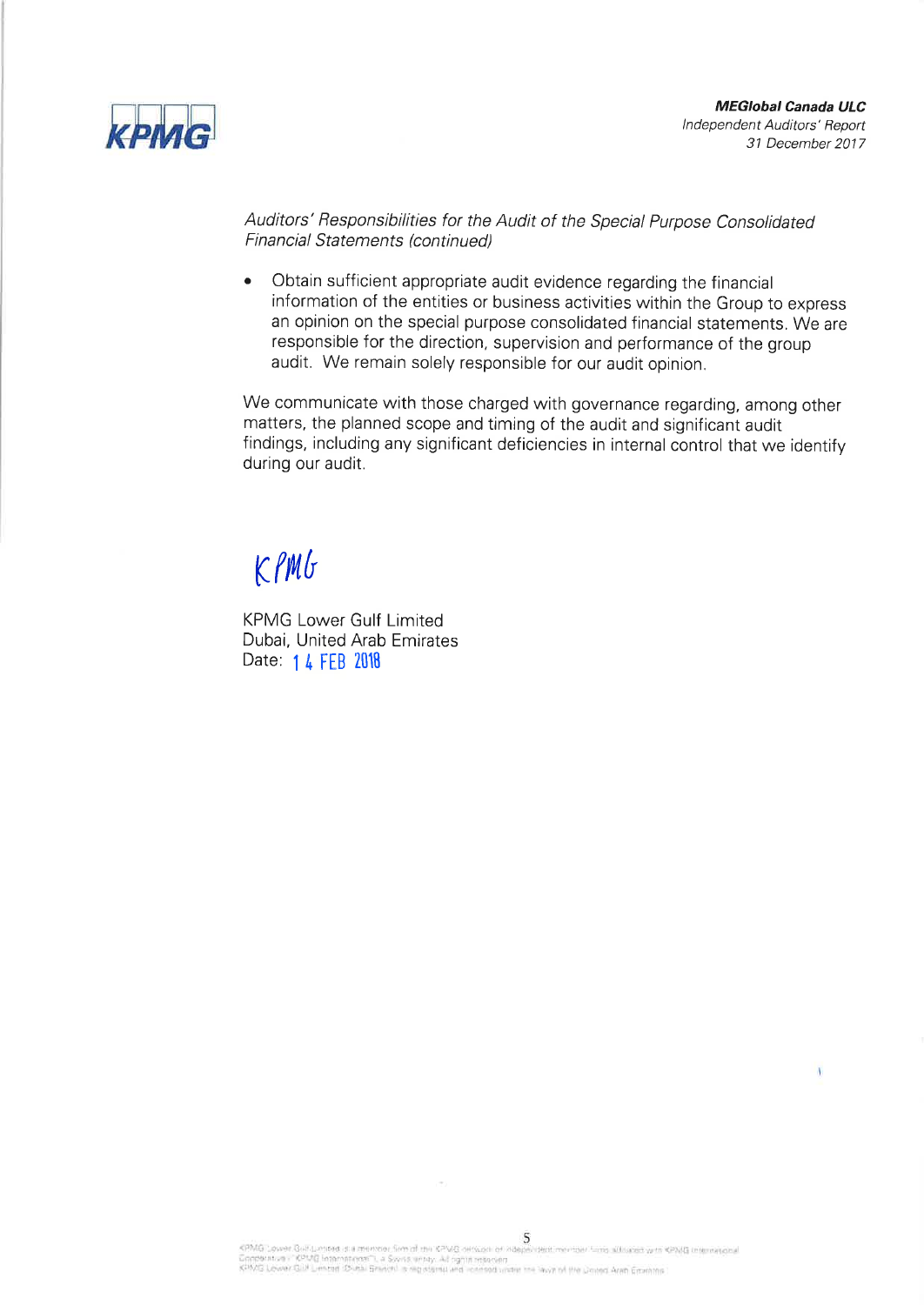

### **Consolidated statement of financial position**

**As at 31 December** *(all amounts in US\$ million, except share data)*

|                                                                                            | <b>Notes</b>   | 2017  | 2016    |
|--------------------------------------------------------------------------------------------|----------------|-------|---------|
|                                                                                            |                |       |         |
| <b>Assets</b>                                                                              |                |       |         |
| <b>Non-current assets</b>                                                                  |                |       |         |
| Property, plant and equipment (net of accumulated depreciation)                            | 3              | 556   | 558     |
| Goodwill                                                                                   | $\overline{4}$ | 1,461 | 1,461   |
| Intangible assets (net of accumulated amortization)                                        | $\overline{4}$ | 9     | 10      |
| Deferred income taxes                                                                      | 13             | 10    | 5       |
| Deferred charges and other assets                                                          | 5              | 211   | 228     |
| <b>Total non-current assets</b>                                                            |                | 2,247 | 2,262   |
| <b>Current assets</b>                                                                      |                |       |         |
| Cash and cash equivalents                                                                  |                |       |         |
| Accounts and other receivables                                                             |                |       |         |
| Trade receivables (net of allowance for doubtful accounts of \$0)                          |                | 3     | 5       |
| Related parties                                                                            | 12             | 158   | 90      |
| Others receivables                                                                         |                | 10    | $\,8\,$ |
| Notes receivable                                                                           | 6,12           | 91    | 9       |
| Inventories                                                                                | $\tau$         | 29    | 33      |
| Deferred charges and other assets                                                          | 5              | 17    | 19      |
| <b>Total current assets</b>                                                                |                | 308   | 164     |
| <b>Total assets</b>                                                                        |                | 2,555 | 2,426   |
|                                                                                            |                |       |         |
| <b>Equity and liabilities</b>                                                              |                |       |         |
| <b>Equity</b><br>Class A – authorized, unlimited shares; Issued 200,000,100 shares in 2015 | 8              |       |         |
| Class B – authorized, unlimited shares; Issued 0 shares in 2015                            |                |       |         |
|                                                                                            |                | 200   | 200     |
| Additional paid-in-capital<br>Retained earnings                                            |                | 359   | 128     |
|                                                                                            |                |       |         |
| Pension plans reserve                                                                      |                | (6)   | (2)     |
| Foreign currency translation reserve                                                       |                | 23    | (2)     |
| <b>Total stockholders' equity</b>                                                          |                | 576   | 324     |
| <b>Non-current liabilities</b>                                                             |                |       |         |
| Long term debt                                                                             | 9              | 1,601 | 1,601   |
| Deferred income tax                                                                        | 13             | 176   | 187     |
| Pension and other post-retirement benefits                                                 | 15             | 30    | 19      |
| Other deferred liabilities                                                                 |                |       | 1       |
| <b>Total non-current liabilities</b>                                                       |                | 1,807 | 1,808   |
| <b>Current liabilities</b>                                                                 |                |       |         |
| Notes payable                                                                              | 6,12           | 71    | 227     |
| Accounts and other payables                                                                |                |       |         |
| Trade payables                                                                             |                | 29    | 21      |
| Related parties                                                                            | 12             | 13    | 34      |
| Others payable                                                                             |                | 2     | 4       |
| Income taxes payable                                                                       |                | 45    |         |
| Accrued and other current liabilities                                                      |                | 12    | 8       |
| <b>Total current liabilities</b>                                                           |                | 172   | 294     |
| <b>Total liabilities</b>                                                                   |                | 1,979 | 2,102   |
| <b>Total equity and liabilities</b>                                                        |                | 2,555 | 2,426   |
|                                                                                            |                |       |         |

The accompanying notes on pages 11 to 29 form an integral part of these special purpose consolidated financial statements.

The independent auditors' report is set on pages 2 to 5.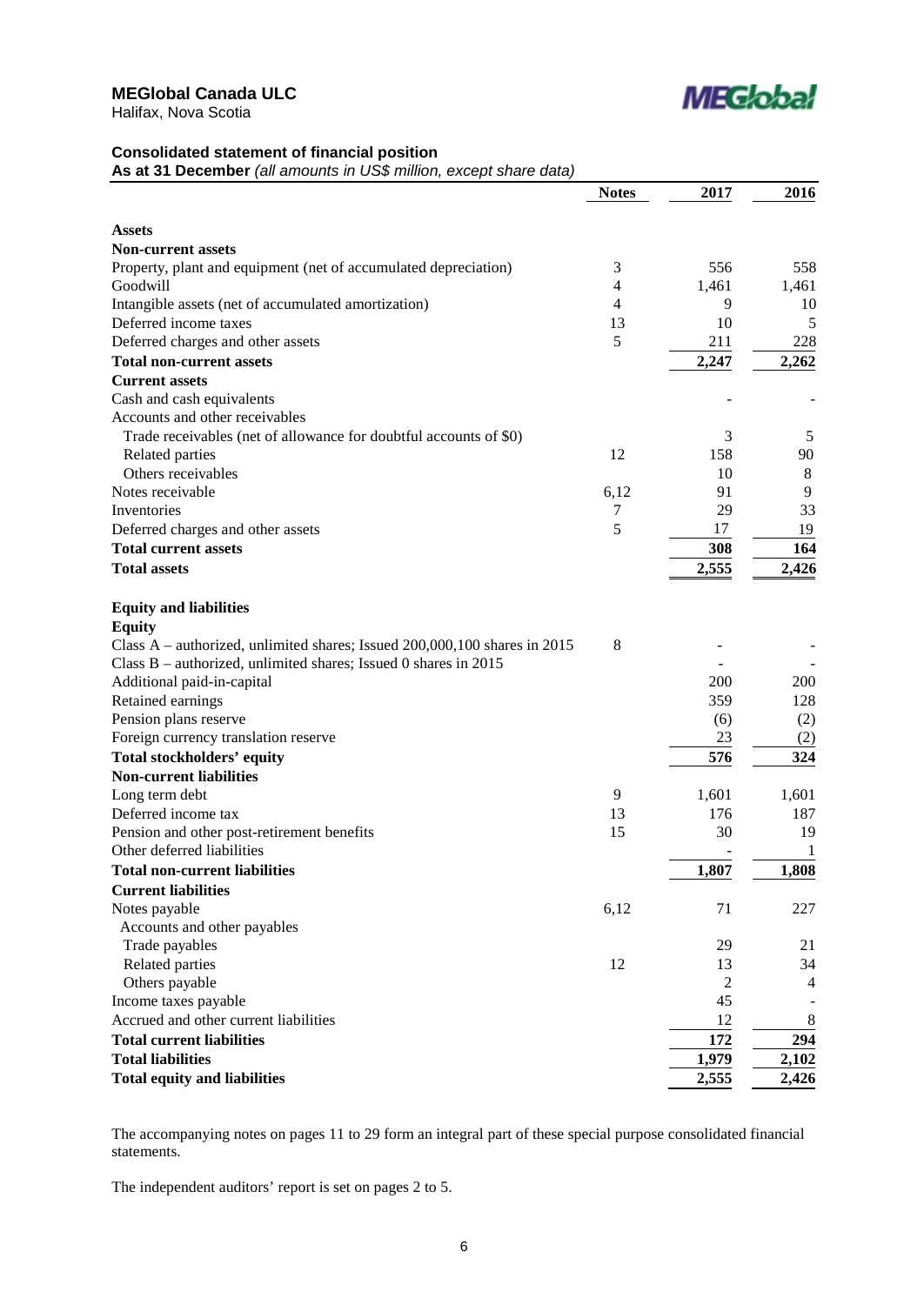

### **Consolidated statement of financial position**

As at 31 December (all amounts in US\$ million, except share data)

These consolidated financial statements were authorized for issue on behalf of the Board of Directors 14 FEB 2018 and signed on their behalf by: on

 $\overline{\mathbf{C}}$ 

Naser Aldousari

Director

Rahah. I ( ۹.

Ramesh Ramachandran

Director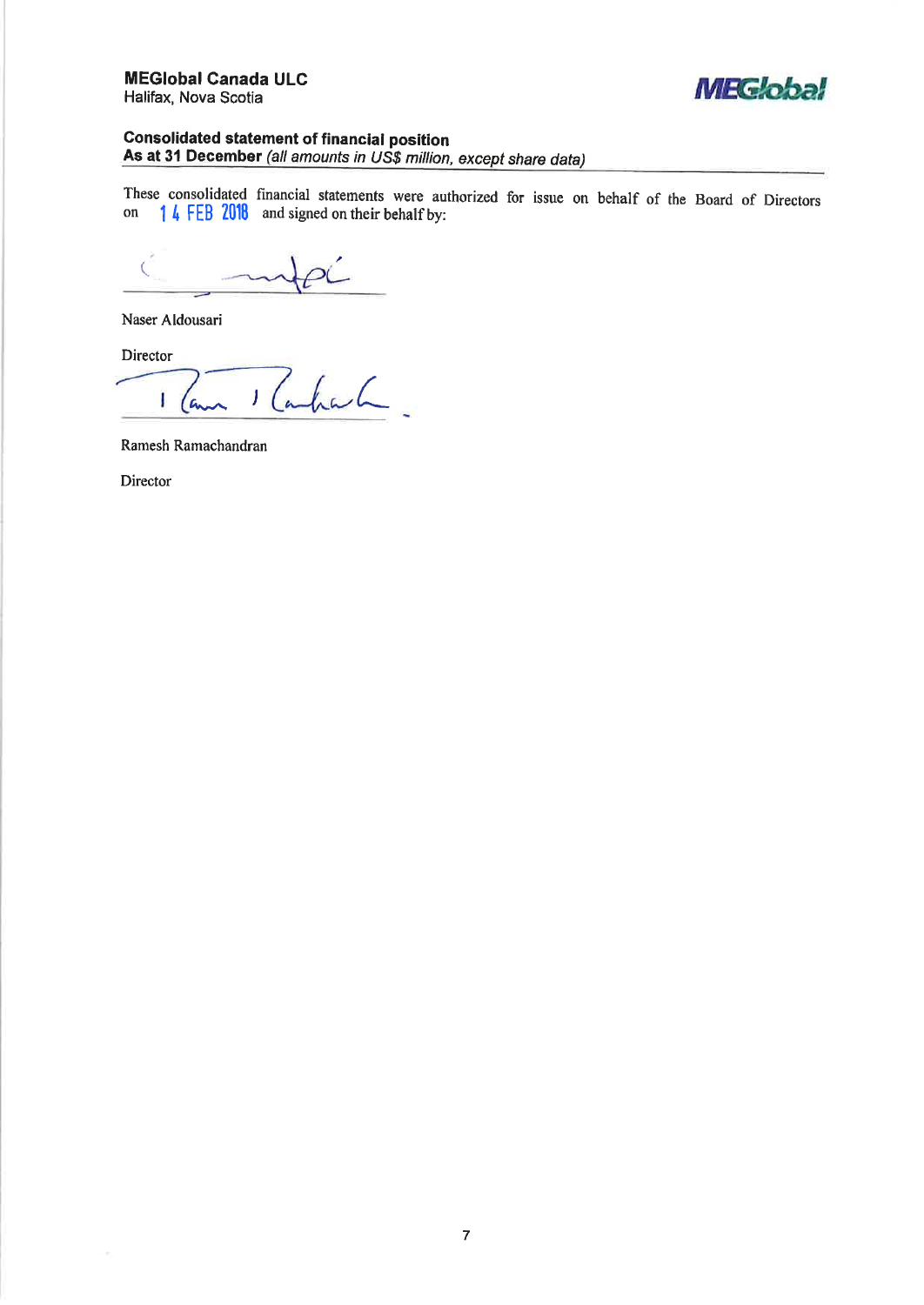

## **Consolidated statement of profit or loss and other comprehensive income**

**For the year ended 31 December** *(all amounts in US\$ million)*

|                                                                | <b>Notes</b> | 2017  | 2016  |
|----------------------------------------------------------------|--------------|-------|-------|
| Net sales                                                      | 16           | 870   | 689   |
| Cost of sales                                                  |              | (497) | (469) |
| Other income                                                   |              | 2     |       |
| <b>Operating profit</b>                                        |              | 375   | 221   |
| Net loss on foreign currency transactions                      |              | (4)   | (2)   |
| Interest expense                                               |              | (58)  | (50)  |
| <b>Finance expense</b>                                         |              | (62)  | (52)  |
| Income before income taxes                                     |              | 313   | 169   |
| Provision for income taxes                                     | 13           | (82)  | (44)  |
| Net profit for the year                                        |              | 231   | 125   |
| Other comprehensive income                                     |              |       |       |
| Items that will be reclassified subsequently to profit or loss |              |       |       |
| Exchange differences on translating foreign operations         |              | 25    | (1)   |
| Pension and other post-retirement benefits                     |              | (4)   | (2)   |
| Other comprehensive income for the year, net of tax            |              | 21    | (3)   |
| Total comprehensive income for the year                        |              | 252   | 122   |
| Net profit attributable to:                                    |              |       |       |
| <b>Equity holders of the company</b>                           |              | 231   | 125   |
| Total comprehensive income attributable to:                    |              |       |       |
| <b>Equity holders of the company</b>                           |              | 252   | 122   |

The accompanying notes on pages 11 to 29 form an integral part of these special purpose consolidated financial statements.

The independent auditors' report is set on pages 2 to 5.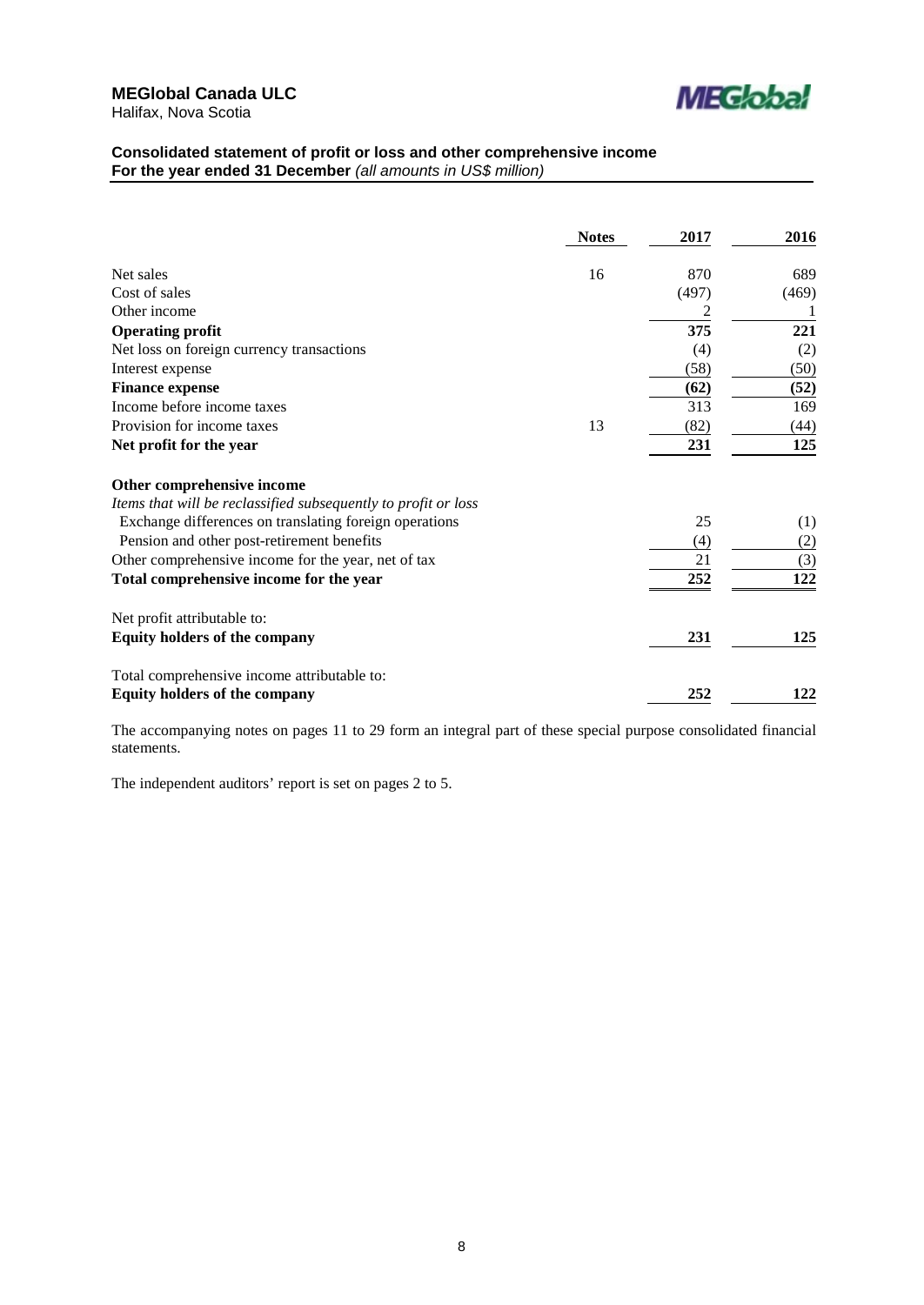

### **Consolidated statement of changes in equity**

**For the year ended 31 December** *(all amounts in US\$ million)*

|                                         |                                         | Attributable to owners of the company   |                                |                                   |              |  |
|-----------------------------------------|-----------------------------------------|-----------------------------------------|--------------------------------|-----------------------------------|--------------|--|
|                                         | <b>Additional</b><br>paid in<br>capital | <b>Retained translation</b><br>earnings | Foreign<br>currency<br>reserve | <b>Pension</b><br>plan<br>reserve | <b>Total</b> |  |
|                                         |                                         |                                         |                                |                                   |              |  |
| <b>Balance at 1 January 2016</b>        | 200                                     | 3                                       | (1)                            |                                   | 202          |  |
| Profit for the year                     |                                         | 125                                     |                                |                                   | 125          |  |
| Other comprehensive income for the year |                                         |                                         | (1)                            | (2)                               | (3)          |  |
| Total comprehensive income for the year |                                         | 125                                     | (1)                            | (2)                               | 122          |  |
| <b>Balance at 31 December 2016</b>      | <b>200</b>                              | 128                                     | (2)                            | (2)                               | 324          |  |
| <b>Balance as at 1 January 2017</b>     | <b>200</b>                              | 128                                     | (2)                            | (2)                               | 324          |  |
| Profit for the year                     |                                         | 231                                     |                                |                                   | 231          |  |
| Other comprehensive income for the year |                                         |                                         | 25                             | (4)                               | 21           |  |
| Total comprehensive income for the year |                                         | 231                                     | 25                             | (4)                               | 252          |  |
| <b>Balance at 31 December 2017</b>      | 200                                     | 359                                     | 23                             | (6)                               | 576          |  |

The accompanying notes on pages 11 to 29 form an integral part of these special purpose consolidated financial statements.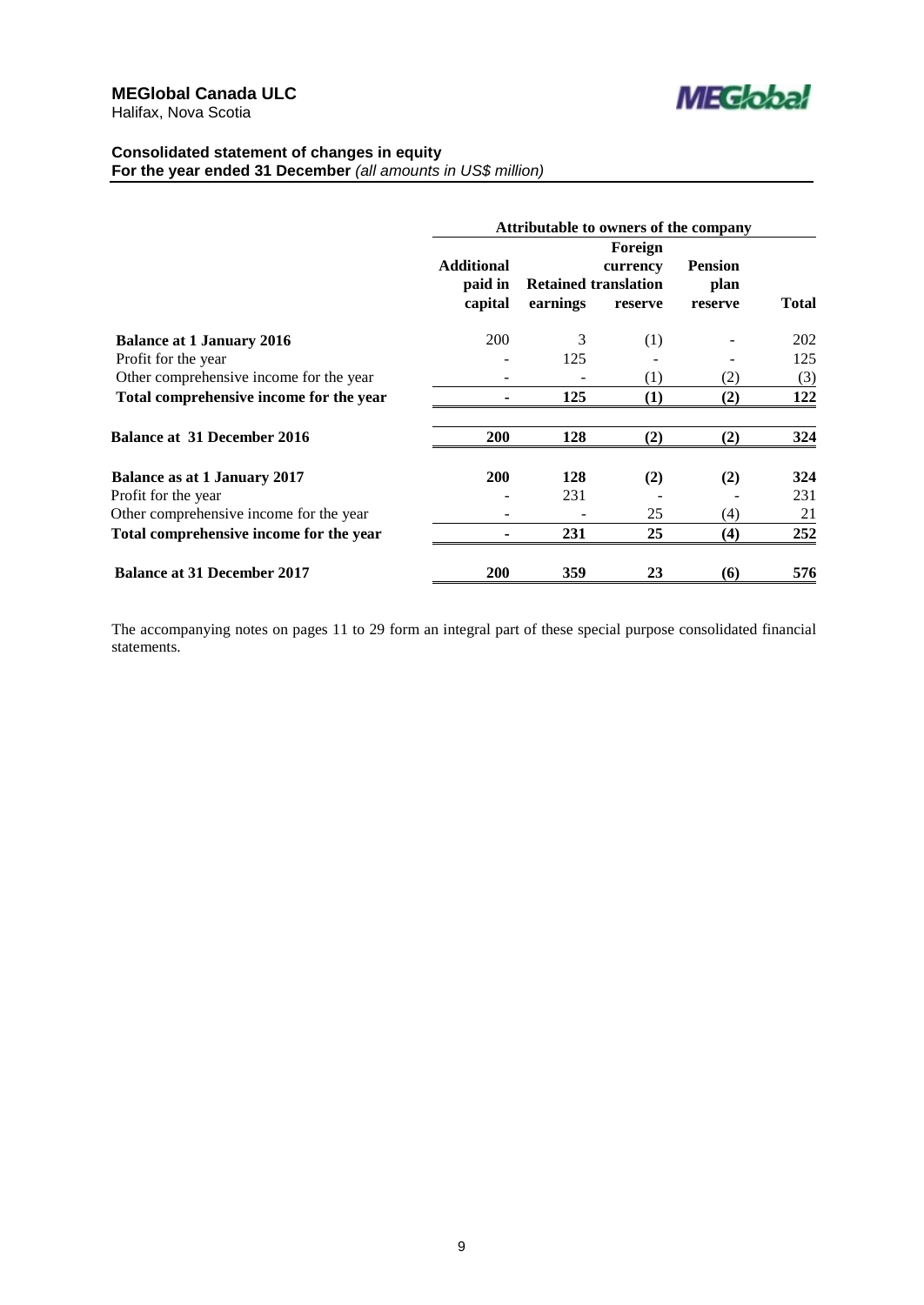

## **Consolidated statement of cash flows**

**For the year ended 31 December** *(all amounts in US\$ million)*

|                                                | <b>Notes</b> | 2017  | 2016    |
|------------------------------------------------|--------------|-------|---------|
| <b>Cash flows from operating activities</b>    |              |       |         |
| Net profit for the year                        |              | 231   | 125     |
| Adjustments:                                   |              |       |         |
| Depreciation of property, plant and equipment  | 3            | 59    | 55      |
| Amortization of intangible and deferred assets |              | 20    | -1      |
| Provision for tax                              | 13           | 82    | 44      |
| Changes in:                                    |              |       |         |
| Accounts and other receivable                  |              | (68)  | 7       |
| Inventories                                    |              | 4     | (5)     |
| Accounts and other payable                     |              | (15)  | 18      |
| Other assets and liabilities                   |              | 11    | 10      |
| Net cash generated from operating activities   |              | 324   | 255     |
| Income taxes paid                              | 13           | (53)  | (69)    |
| Net cash from operating activities             |              | 271   | 186     |
| <b>Cash flows from investing activities</b>    |              |       |         |
| Acquisition of property, plant and equipment   |              | (33)  | (33)    |
| Receipts from MEGlobal BV (notes receivables)  |              |       | 7       |
| Lending to MEGlobal BV (notes receivables)     |              | (82)  |         |
| Net cash used in investing activities          |              | (115) | (26)    |
| <b>Cash flows from financing activities</b>    |              |       |         |
| Borrowing from NBK long term credit facility   | 9            |       | 1,601   |
| Repayments of loans and borrowings             |              |       | (1,663) |
| Repayment of notes payables                    |              | (156) | (98)    |
| Net cash used in financing activities          |              | (156) | (160)   |
| Net cash flows during the year                 |              |       |         |
| Cash and cash equivalents at December 31       |              |       |         |

The accompanying notes on pages 11 to 29 form an integral part of these special purpose consolidated financial statements.

The independent auditors' report is set on pages 2 to 5.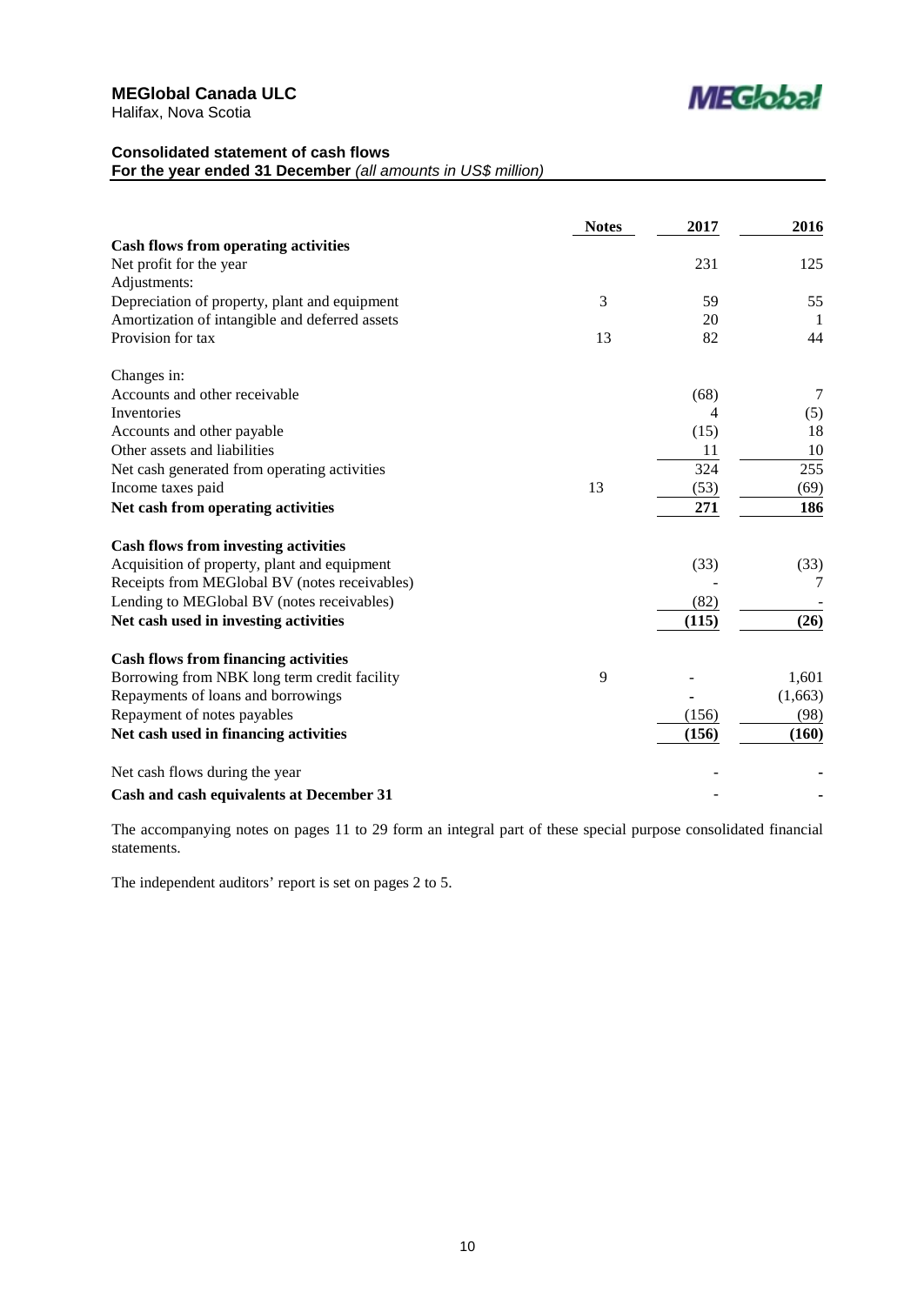

### **Notes to the consolidated financial statements**

*(all amounts in US\$ million, except share data)*

### **1. REPORTING ENTITY**

MEGlobal Canada ULC ("the Company") is domiciled in Canada. These special purpose consolidated financial statements include the financial performance and position of the Company and its wholly owned subsidiary Alberta & Orient Glycol Company ULC ("A&O") (together referred to as the "Group").

*Nature of Operations* – MEGlobal Canada ULC, formed in December 2015 via a series of amalgamations, is a wholly owned subsidiary of EQUATE Petrochemical Company K.S.C.C. ("EQUATE"), which is also the Ultimate Parent Company of the Group. Prior to the change in shareholding, it operated as MEGlobal Canada Inc., a joint venture between Dow Chemical Canada ULC ("DCC ULC") and PicCan Holdings Inc. ("PicCan"). Each party held a 50% shareholding interest.

The Group is a producer of monoethylene glycol ("MEG") and diethylene glycol ("DEG"), commonly referred to as ethylene glycol ("EG"). It operates three world scale EG facilities in Alberta, Canada.

The Company's registered office is located at Suite 1300, 1969 Upper Water Street, Purdy's Wharf Tower II, Halifax, Nova Scotia, Canada.

### **2. BASIS OF PREPARATION**

### **2. 1 Statement of Compliance**

The special purpose consolidated financial statements ("consolidated financial statements") have been prepared in conformity with International Financial Reporting Standards ("IFRS") as issued by the International Accounting Standards Board ("IASB"), and have been prepared on the historical cost basis except for derivative financial instruments which are measured at fair value. All amounts in these consolidated financial statements have been rounded to the nearest millions, and presented in U.S. dollars which is Company's functional and presentation currency, unless otherwise indicated.

These consolidated financial statements have been prepared under International Financial Reporting Standards reporting framework solely for information of the Directors of the Company.

### **2. 2 Significant Accounting Policies**

The accounting policies as outlined below and used in the preparation of these consolidated financial statements are consistent with those used in the preparation of the consolidated financial statements for the year ended 31 December 2016. Additionally, the Group also adopted amendments and annual improvements to IFRSs, relevant to the Group which are effective for annual reporting period starting from 1 January 2017. These did not result in any material impact on the accounting policies, financial position or performance of the Group.

*Principles of Consolidation* – The consolidated financial statements include the accounts of the Company and its wholly owned subsidiary A&O. Upon consolidation, all material inter-Group accounts, transactions and profits have been eliminated.

*Subsidiaries* - Subsidiaries are entities controlled by the Group. The Group controls an entity when it is exposed to, or has rights to, variable returns from its involvement with the entity and has the ability to affect those returns through its power over the entity. The financial statements of a subsidiary is included in the consolidated financial statements from the date control commences until the date on which control ceases.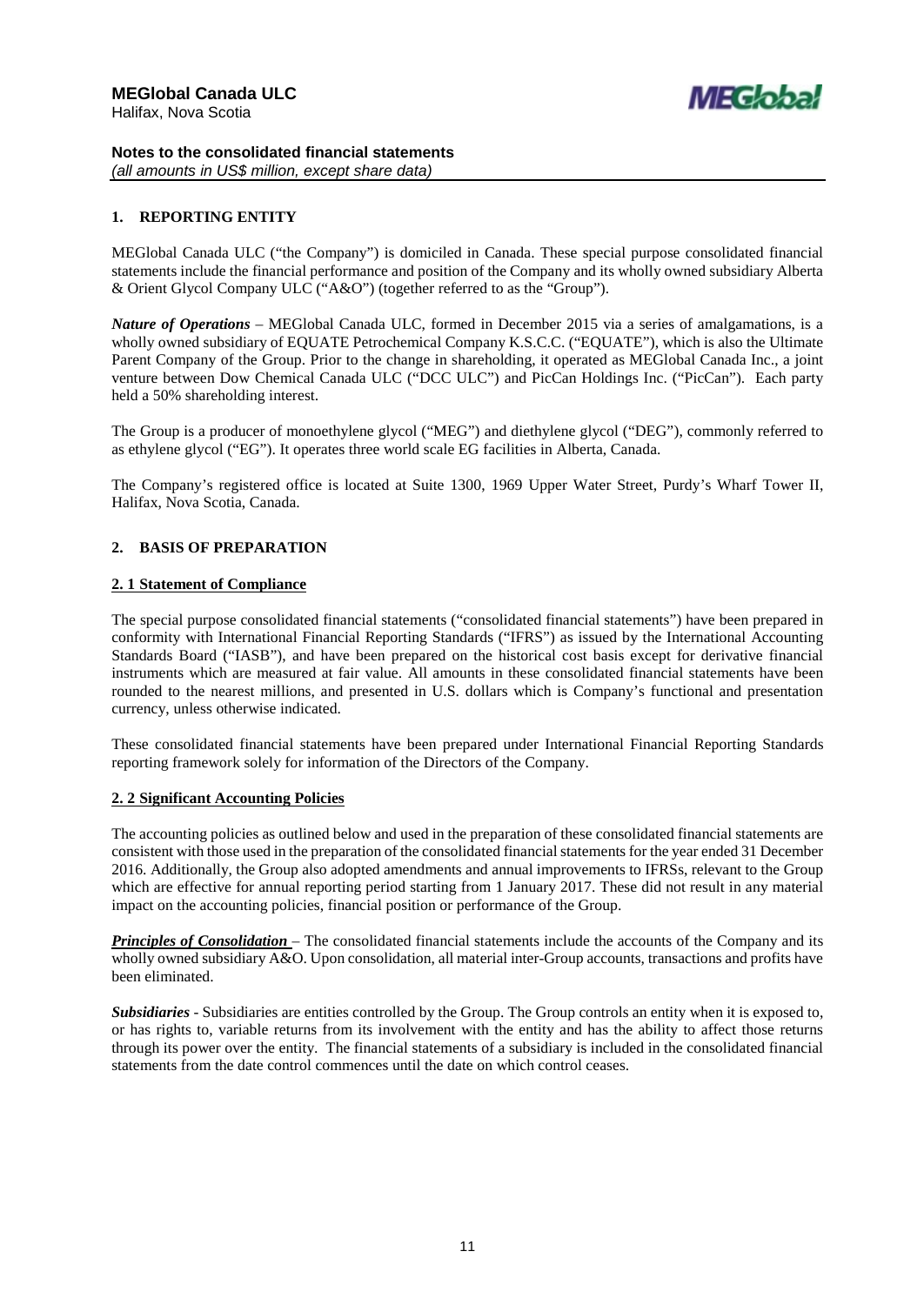

### **Notes to the consolidated financial statements For the year ended 31 December** *(all amounts in US\$ million, except share data)*

*Financial Instruments and Risk Management –* The Group classifies non-derivative financial assets as loans and receivables and non-derivative financial liabilities as other financial liabilities.

*Non-derivative financial assets and financial liabilities- recognition and derecognition:* The Group initially recognises loans and receivables on the date when they are originated. All other financial assets and financial liabilities are initially recognised on the trade date when the Group becomes a party to the contractual provisions of the instrument. The Group derecognises a financial asset when the contractual rights to the cash flows from the asset expire, or it transfers the rights to receive the contractual cash flows in a transaction in which substantially all of the risks and rewards of ownership of the financial asset are transferred, or it neither transfers nor retains substantially all of the risks and rewards of ownership and does not retain control over the transferred asset. Any interest in such derecognised financial assets that is created or retained by the Group is recognised as a separate asset or liability. The Group derecognises a financial liability when its contractual obligations are discharged or cancelled, or expired. Financial assets and financial liabilities are offset and the net amount presented in the statement of financial position when, and only when, the Group currently has a legally enforceable right to offset the amounts and intends either to settle them on a net basis or to realize the asset and settle the liability simultaneously.

*Non-derivative financial assets- measurement:* These financial assets are initially measured at fair value plus any directly attributable transaction costs. Subsequent to initial recognition, they are measured at amortised cost using the effective interest method. Loans and receivables comprise of cash and cash equivalents, accounts receivable, notes receivable with related parties.

*Non-derivative financial liabilities- measurement:* The other non-derivative financial liabilities are initially measured at fair value less any directly attributable transaction costs. Subsequent to initial recognition, these liabilities are measured at amortised cost using the effective interest method. Other non-derivative financial liabilities comprise of notes payable to related parties, accounts payable, long term and short-term debt.

*Derivative financial instruments:* Foreign exchange forward contracts are derivative instruments used by the Group to hedge its foreign currency exposure. Derivatives are recognized initially at fair value; and any directly attributable transaction costs are recognized in profit or loss as they are incurred. Subsequent to initial recognition, derivatives are measured at fair value, and changes therein are generally recognized in profit or loss.

*Cash and Cash Equivalents* – Cash and cash equivalents consist of cash and money market funds with an original maturity of three months or less.

*Inventories* – Inventories are stated at the lower of cost or net realizable value. The cost of inventories are based on the standard cost that approximates the cost is determined by the first-in, first-out ("FIFO") method. Standard costs are revised at the beginning of each month. In the case of manufactured inventories and work in progress, cost includes an appropriate share of production overheads based on normal operating capacity. Net realizable value is the estimated selling price in the ordinary course of business less estimated cost of completion and selling expenses.

*Property, plant and equipment* – Property, plant and equipment are measured at cost less accumulated depreciation and impairment losses, if any. It include expenditures for major renewals and betterments. Depreciation is computed using the straight-line method over the estimated useful lives of the assets.

The estimated useful lives, residual values and depreciation methods are reviewed at each year end, with the effect of any changes in estimate accounted for on a prospective basis.

Properties under construction for production, rental or administrative purposes, or for purposes not yet determined, are carried at cost, less any recognized impairment loss. Depreciation of these assets, on the same basis as other property assets, commences when the assets are ready for their intended use.

Maintenance and repairs are normally expensed during the financial period in which they are incurred. If major renewals are performed and these activities bring to the Group future economic benefits in excess of the originally assessed standard of performance, the expenditures are capitalized and depreciated over the remaining useful life of the related asset.

The gain or loss arising on the disposal or retirement of an item of property, plant and equipment is determined as the difference between the sales proceeds and the carrying amount of the asset and is recognized in the statement of comprehensive income.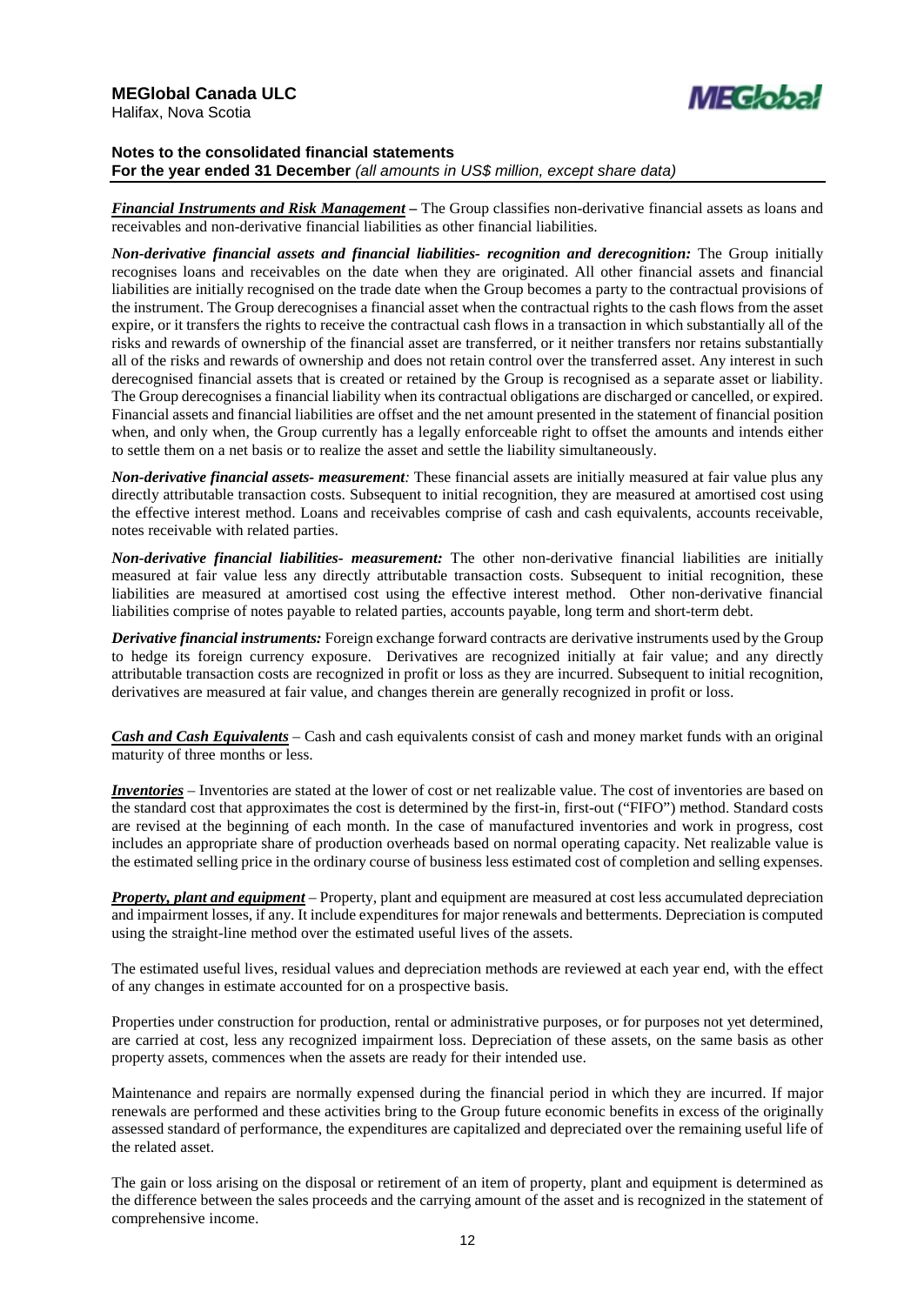

*Goodwill* – Goodwill arising on the acquisition of subsidiaries is measured at cost less accumulated impairment losses. Goodwill is reviewed for annual impairment test. Any impairment is recognized immediately in profit or loss and is not subsequently reversed.

*Intangible Assets –* Intangible Assets that are acquired by the group and have finite useful lives are measured at cost less accumulated amortization and accumulated impairment losses, if any. The estimated useful lives, residual values and amortisation methods are reviewed at each year end, with the effect of any changes in estimate being accounted for on a prospective basis.

### *Impairment*

*Financial assets measured at amortized cost:* Financial assets not carried at fair value through profit or loss are assessed at each reporting date to determine whether there is objective evidence of impairment. Objective evidence that financial assets are impaired includes default or delinquency by a debtor, restructuring of an amount due to the Group on terms that the Group would not consider otherwise, indications that a debtor or issuer will enter bankruptcy, adverse changes in the payment status of borrowers or issuers in the Group, economic conditions that correlate with defaults or the disappearance of an active market for a security or observable data indicating that there is measureable decrease in expected cash flows from a group of financial assets.

The Group considers evidence of impairment for these assets at an individual asset and a collective level. All individually significant assets are individually assessed for impairment. Those found not to be impaired are then collectively assessed for any impairment that has been incurred but not yet individually identified. Assets that are not individually significant are collectively assessed for impairment. Collective assessment is carried out by grouping together assets with similar risk characteristics.

In assessing collective impairment, the Group uses historical information on the timing of recoveries and the amount of loss incurred, and makes an adjustment if current economic and credit conditions are such that the actual losses are likely to be greater or lesser than suggested by historic trends.

An impairment loss is calculated as the difference between its carrying amount and the present value of the estimated future cash flows discounted at the asset's original effective interest rate. Losses are recognised in profit or loss and reflected in an allowance account. When the Group considers that there are no realistic prospects of recovery of assets, the relevant amounts are written off. If the amount of impairment loss subsequently decrease and the decrease can be related objectively to an event occurring after the impairment was recognised, then the previously recognised impairment loss is reversed through profit and loss.

*Non-financial assets:* At each reporting date, the Group reviews the carrying amounts of its non-financial assets, other than inventories and deferred tax assets to determine whether there is any indication of impairment. If any such indication exists, then the asset's recoverable amount is estimated. Goodwill is tested annually for impairment.

For the purpose of impairment testing, assets are grouped together into the smallest group of assets that generates cash inflows from continuing use that are largely independent of the cash inflows of other assets or cash generating units ("CGUs"). Goodwill arising from business combination is allocated to CGU or groups of CGUs that are expected to benefit from the synergies of the combination. An impairment loss is recognised if the carrying amount of an asset or its related cash-generating unit (CGU) exceeds its estimated recoverable amount. The recoverable amount of an asset or CGU is the greater of its value in use and its fair value less costs to sell. Value in use is based on the estimated future cash flows, discounted to their present value using a discount rate that reflects current market assessments of the time value of money and the risks specific to the asset or CGU. All impairment losses are recognised in profit or loss. They are allocated first to reduce the carrying amount of any goodwill allocated to CGU, and then to reduce the carrying amounts of the other assets in the CGU on a pro rata basis.

An impairment loss is reversed only to the extent that the asset's carrying amount does not exceed the carrying amount that would have been determined, net of depreciation or amortisation, if no impairment loss had been recognised. An impairment loss in respect of goodwill is not reversed.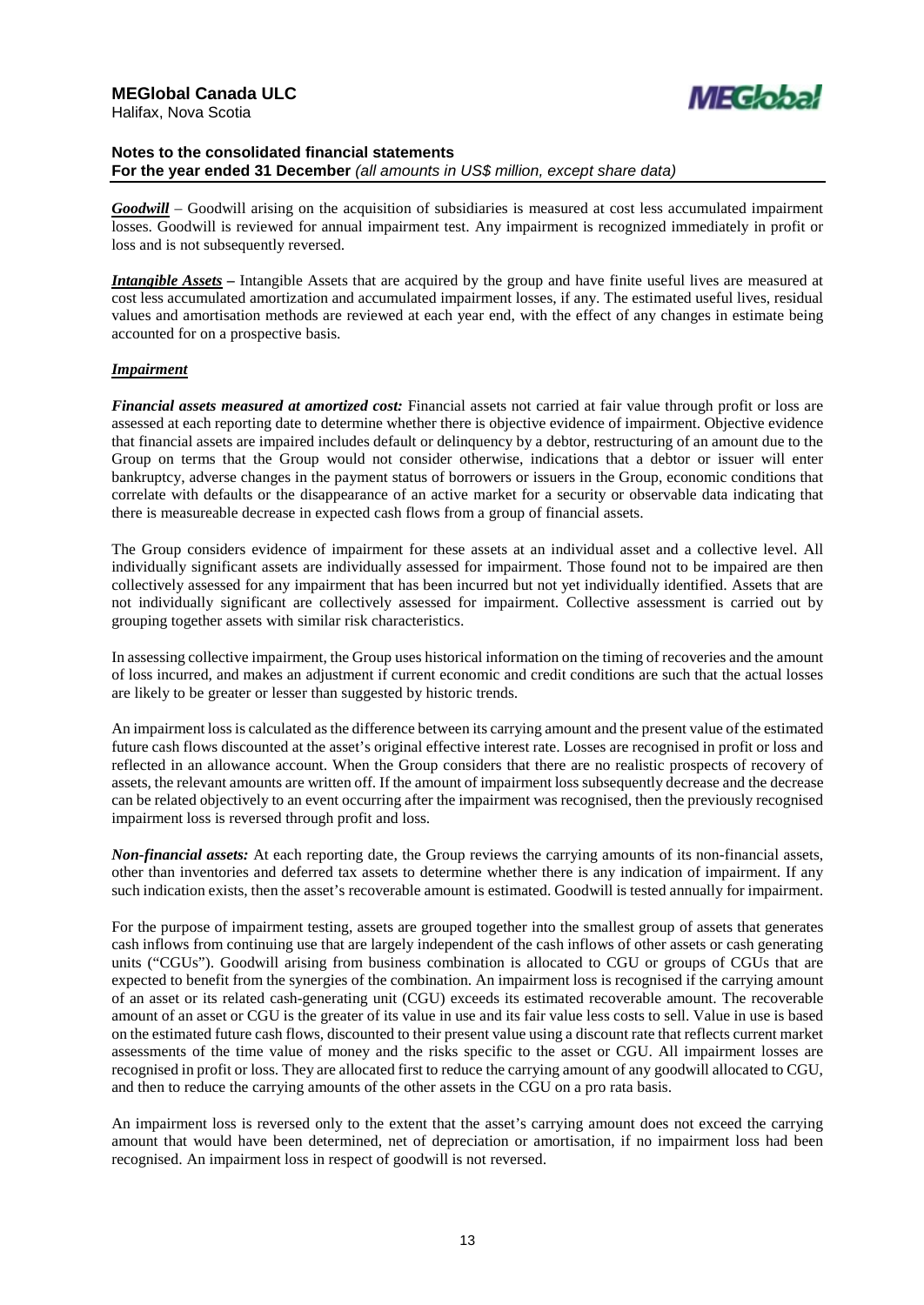

### *Fair values*

Fair value is the price that would be received to sell an asset or paid to transfer a liability in an orderly transaction between market participants at the measurement date. The fair value measurement is based on the presumption that the transaction to sell the asset or transfer the liability takes place either:

- In the principal market for the asset or liability, or
- In the absence of a principal market, in the most advantageous market for the asset or liability

The principal or the most advantageous market must be accessible to by the Group. The fair value of an asset or a liability is measured using the assumptions that market participants would use when pricing the asset or liability, assuming that market participants act in their economic best interest. The fair value of financial instruments carried at amortised cost, other derivative financial instruments, is estimated by discounting the future contractual cash flows at the current market interest rates for similar financial instruments.

*Operating leases –* Leases of assets under which the lessor effectively retains all the risks and rewards of ownership are classified as operating leases. Payments made under operating lease are recognized in profit or loss on a straightline basis over the term of the lease. Lease incentives received are recognized as an integral part of the total lease expense, over the term of the lease.

*Deferred Charges and Other Assets –* The Group amortizes on a straight line basis or productive use method as appropriate.

*Provisions* - Provisions are recognized when the Group has a present legal or constructive obligation as a result of past events, it is probable that an outflow of resources will be required to settle the obligation, and a reliable estimate of the amount can be made. When the Group expects a provision to be reimbursed, the inflow is recognized as an asset only when the reimbursement is certain.

*Income Taxes* – Income tax comprises current and deferred tax. Current tax comprises the expected tax payable or receivable on the taxable income or loss for the year and any adjustment to the tax payable or receivables in respect of previous years.

Deferred income tax assets and liabilities are computed for differences between the financial statement and tax basis of assets and liabilities that will result in taxable or deductible amounts in the future. Such deferred income tax asset and liability computations are based on substantially enacted tax laws and rates applicable to periods in which the differences are expected to affect taxable income. Current and deferred tax are recognized as an expense or income in profit or loss, except when they relate to items credited or debited directly to equity, in which case the tax is also recognized directly in equity. The carrying amount of deferred tax assets is reviewed at each statement of financial position date and reduced to the extent that it is no longer probable that the related tax benefit will be realised; such reductions are reversed when the probability of future taxable profits improves.

Deferred tax assets and liabilities are offset when there is a legally enforceable right to set off current tax assets against current tax liabilities and when they relate to income taxes levied by the same taxation authority and the Group intends to settle its current tax assets and liabilities on a net basis.

*Revenue Recognition* – The Group recognizes revenue from sale of goods when the significant risks and rewards of the ownership of the goods have been transferred to the customer, recovery of the consideration is probable, the associated costs and possible return of goods can be estimated reliably, there is no continuing management involvement with the goods and the amount of revenue can be measured reliably. Revenue is measured, net of returns, discounts and sales related taxes.

*Finance income and finance costs -* The Group's finance income and finance costs include interest income, interest expense and the foreign currency gain or loss on financial assets and financial liabilities. Interest income or expense is recognized using the effective interest method.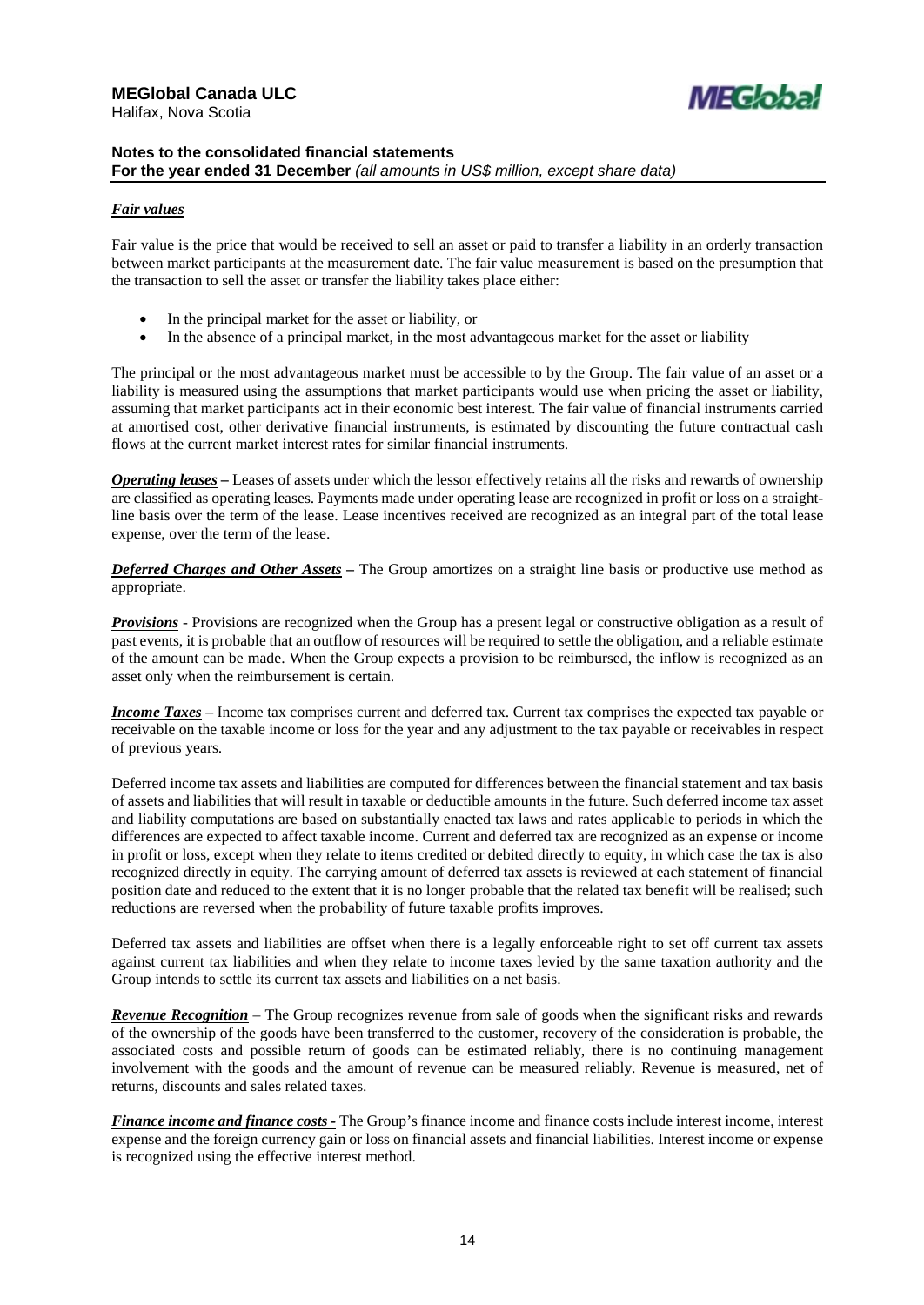

*Foreign Currency Translation* – The functional currency for the Company is U.S. dollars, while the A&O subsidiary uses Canadian dollars.

*Foreign currency transactions:* Transactions in foreign currencies are translated to the respective functional currencies of Group entities at exchange rates at the dates of the transactions. Monetary assets and liabilities denominated in foreign currencies at the reporting date are retranslated to the functional currency at the exchange rate at that date. The foreign currency gain or loss on monetary items is the difference between amortized cost in the functional currency at the beginning of the year, adjusted for effective interest and payments during the year, and the amortized cost in foreign currency translated at the exchange rate at the end of the reporting year.

Non-monetary assets and liabilities denominated in foreign currencies that are measured at fair value are retranslated to the functional currency at the exchange rate at the date that the fair value was determined. Non-monetary items that are measured in terms of historical cost in a foreign currency are translated using the exchange rate at the date of the transaction. Foreign currency differences arising on retranslation are recognized in profit or loss.

*Foreign operations:* The assets and liabilities of foreign operations, including goodwill and fair value adjustments arising on acquisition, are translated to USD at the exchange rates at the reporting date. The income and expenses of foreign operations are translated to USD at the average exchange rates for current year. Foreign exchange differences arising on translation are recognized in other comprehensive income and presented in the foreign currency translation reserve in equity. When a foreign operation is disposed of such that control, significant influence or joint control is lost, the cumulative amount in the translation reserve related to that foreign operation is reclassified to profit or loss as part of gain or loss on disposal. When the Group disposes of only part of its interest in a subsidiary that includes a foreign operation while retaining control, the relevant proportion of the cumulative amount is reattributed to the non-controlling interests.

### *Employee benefits*

### **i. Defined contribution plans**

Obligations for contributions to defined contribution plans are expensed as the related service is provided.

#### **ii. Defined benefit plans**

The Group's net obligation in respect of defined benefit plans is calculated separately for each plan by estimating the amount of future benefit that employees have earned in the current and prior periods, discounting that amount and deducting the fair value of any plan assets.

The calculation of defined benefit obligations is performed annually by a qualified actuary using the projected unit credit method. When the calculation results in a potential asset for the Group, the recognised asset is limited to the present value of economic benefits available in the form of any future refunds from the plan or reductions in future contributions to the plan. To calculate the present value of economic benefits, consideration is given to any applicable minimum funding requirements.

Remeasurements of the net defined liability, which comprise actuarial gains and losses, the return on plan assets (excluding interest) and the effect of the asset ceiling (if any, excluding interest), are recognised immediately in OCI. The Group determines the net interest expense (income) on the net defined benefit liability (asset) for the period by applying the discount rate used to measure the defined benefit obligation at the beginning of the annual period to the then-net defined benefit liability (asset), taking into account any changes in the net defined benefit liability (asset) during the period as a result of contributions and benefit payments. Net interest expense and other expenses related to defined benefit plans are recognised in profit or loss.

When the benefits of a plan are changed or when a plan is curtailed, the resulting change in benefit that relates to past service or the gain or loss on curtailment is recognised immediately in profit or loss. The Group recognizes gains and losses on the settlement of a defined benefit plan when the settlement occurs.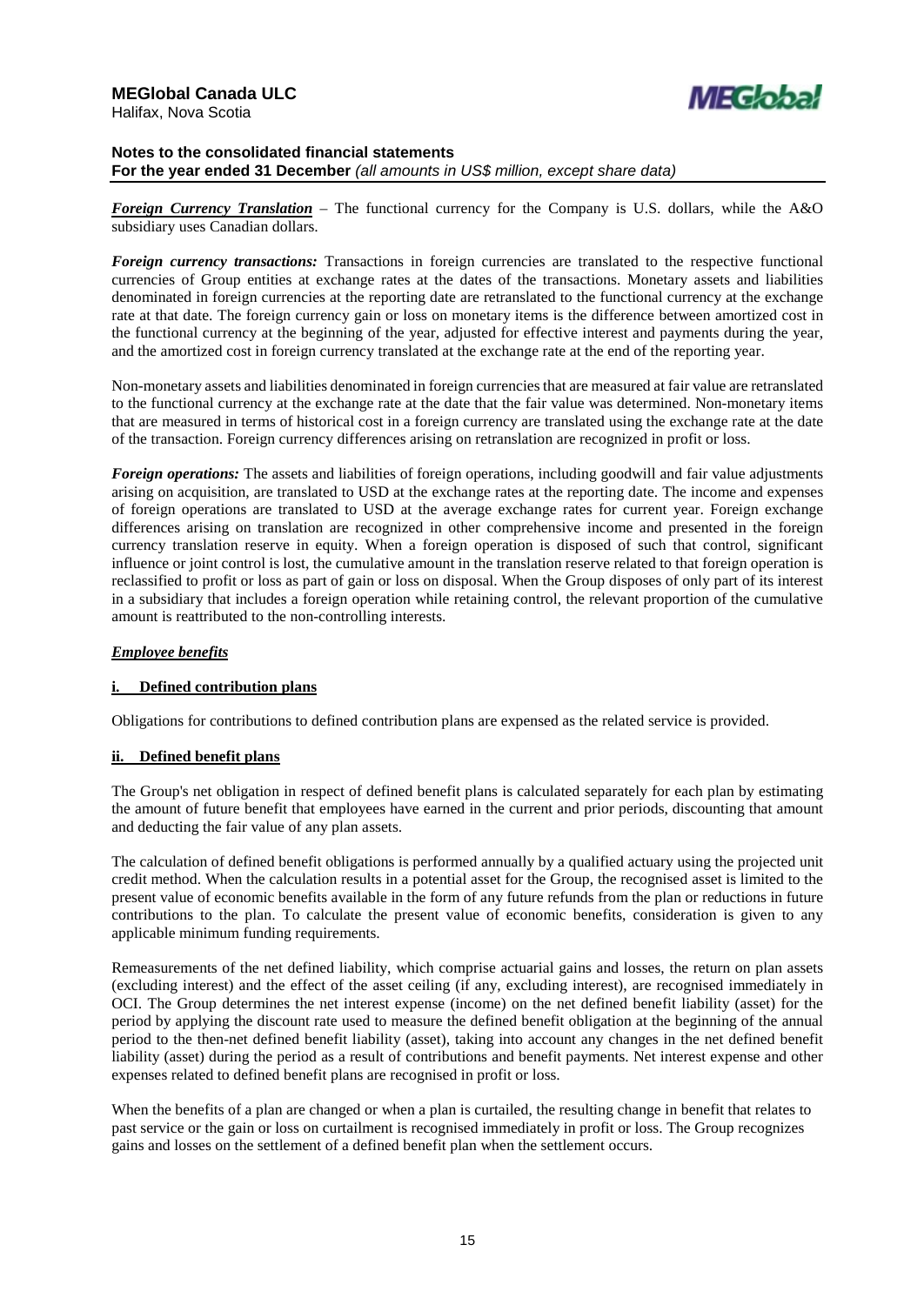

### **iii. Other long-term employee benefits**

The Group's net obligation in respect of long-term employee benefits is the amount of future benefit that employees have earned in return for their service in the current and prior periods. That benefit is discounted to determine its present value. Remeasurements are recognised in profit or loss in the period in which they arise.

*Recent Accounting Pronouncements* – A number of new standards, amendments to standards are effective for annual periods beginning after 1 January 2017 and early adoption is permitted; however the Group has not early adopted the following new or amended standards in preparing these consolidated financial statements. Of particular relevance to the Group are:

### *IFRS 9- Financial Instruments: Classification and Measurement*

The IASB issued IFRS 9 - Financial Instruments in its final form in July 2014 and is effective for annual periods beginning on or after 1 January 2018 with a permission to early adopt. IFRS 9 sets out the requirements for recognising and measuring financial assets, financial liabilities and some contracts to buy or sell non- financial assets. This standard replaces IAS 39 Financial Instruments: Recognition and Measurement. The adoption of this standard will have an effect on the classification and measurement of Group's financial assets but is not expected to have any impact on the classification and measurement of financial liabilities. Group has not performed a detailed impact assessment of IFRS 9 as the Group expects no significant impact on its consolidated statement of financial position and equity resulting from transition to IFRS 9.

### *IFRS 15 – Revenue from Contracts with Customers*

The standard, effective for annual periods beginning on or after January 1, 2018, establishes a single and comprehensive framework for determining whether, how much and when revenue is recognised. It replaces the following existing standards and interpretations upon its effective date:

- IAS 18 Revenue,
- IAS 11 Construction Contracts,
- IFRIC 13 Customer Loyalty Programs,
- IFRIC 15 Agreements for the Construction of Real Estate,
- IFRIC 18 Transfers of Assets from Customers, and,
- SIC 31 Revenue-Barter Transactions Involving Advertising Services

This standard applies to all revenue arising from contracts with customers, unless the contracts are in the scope of other standards. Its requirements also provide a model for the recognition and measurement of gains and losses on disposal of certain non-financial assets, including property, plant and equipment and intangible assets. The standard will also specify a comprehensive set of disclosure requirements regarding the nature, extent and timing as well as any uncertainty of revenue and corresponding cash flows with customers. The new standard also provides greater guidance on the accounting for provisionally priced contracts which applies to most of the Group's sales arrangements. Under IFRS 15, an entity recognises when (on as) a performance obligation is satisfied, i.e. when "control" of the goods as services underlying the particular performance obligation is transferred to customers. The Group is currently assessing the impact of above matter under IFRS 15.

The Group has anticipated that IFRS 15 will be adopted in the Group's consolidated financial statements when it becomes mandatory. Based on the current accounting treatment of the Group's revenue the management does not anticipate that the application of IFRS 15 will have a significant impact on the consolidated financial position and/or financial performance of the Group, apart from providing more extensive disclosures on the Group's revenue transactions. However, as the management is still in the process of assessing the full impact of the application of IFRS 15 on the Group's consolidated financial statements as it is not practicable to provide a reasonable financial estimate of the effect until the management complete the detailed review.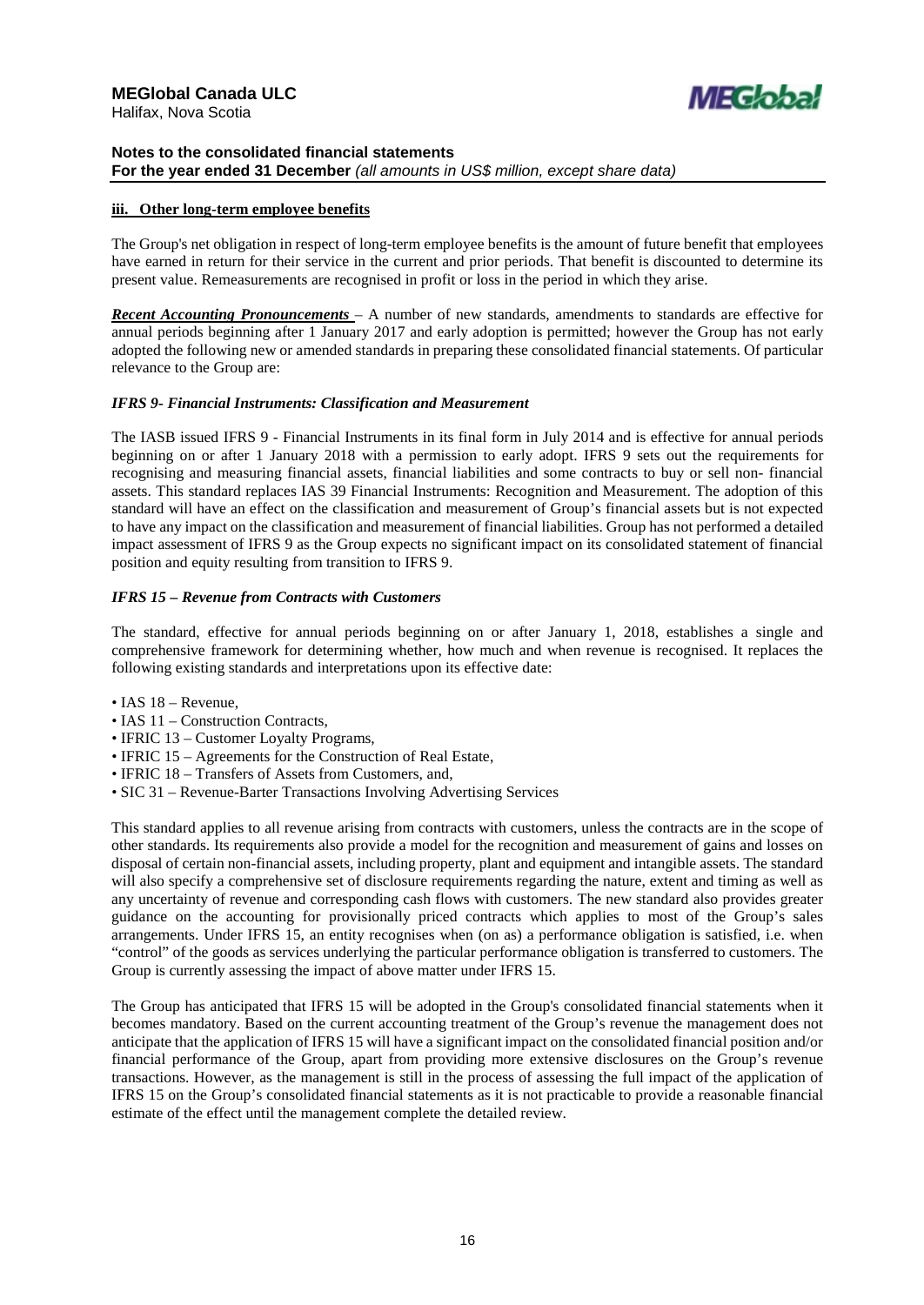

### *IFRS 16- Leases*

IFRS 16 introduces a single, on balance lease sheet accounting model for lessees. A lessee recognises a right of use asset representing its right to use the underlying asset and a lease liability representing its obligation to make lease payments. There are optional exemptions for short term leases and leases of low value items. Lessor accounting remains similar to the current standard – i.e. lessors continue to classify leases as finance or operating leases.

IFRS 16 replaces existing leases guidance including IAS 17 Leases, IFRIC 4 Determining whether an Arrangement contains a Lease, SIC 15 Operating Leases—Incentives and SIC 27 Evaluating the Substance of Transactions Involving the Legal Form of a Lease. The standard is effective for annual periods beginning on or after 1 January 2019. Early adoption is permitted for entities that apply IFRS 15 Revenue from Contracts with Customers at or before the date of initial application of IFRS 16.

*Critical Accounting Judgments and Key Sources of Estimation Uncertainty - In the application of the Group's* accounting policies, management is required to make judgments, estimates and assumptions about the carrying amounts of assets and liabilities and income and expenses that are not readily apparent from other sources. The estimates and associated assumptions are based on historical experience and other factors that are considered to be relevant. Actual results may differ from these estimates.

The estimates and underlying assumptions are reviewed on an ongoing basis. Revisions to accounting estimates are recognized in the period in which the estimate is revised if the revision affects only that period, or in the period of the revision and future periods if the revision affects both current and future periods.

The following are the critical judgments and key assumptions concerning the future and other key sources of estimation uncertainty at the end of the reporting period, that have a significant risk of causing a material adjustment to the carrying amounts of assets and liabilities within the next financial year.

*Revenue recognition* **–** Sales are billed to customers based on provisional pricing and are subsequently adjusted for the actual settlement prices. As of the end of the reporting period the Group estimates the final settlement price based on the prices observed in the market.

*Impairment of goodwill* – Determining whether goodwill is impaired requires an estimation of the value in use of the cash-generating units to which goodwill has been allocated. The value in use calculation requires management to estimate the future cash flows expected to arise from the cash-generating unit and a suitable discount rate in order to calculate present value.

*Impairment of property, plant and equipment and intangible assets with finite useful lives* – The Group assesses the carrying value of property, plant, equipment, identifiable intangible assets, and long-lived assets annually, or more frequently if events or changes in circumstances indicate that such carrying value may not be recoverable. Factors that trigger an impairment review include underperformance relative to historical or projected future results, significant changes in the manner of use of the assets or the strategy for the overall business and significant negative industry or economic trends. The most significant variables in determining cash flows are discount rates, terminal values, the number of years on which to base the cash flow projections, as well as the assumptions and estimates used to determine the cash inflows and outflows. Amounts estimated could differ materially from what will actually occur in the future.

*Estimation of useful lives of property, plant and equipment and intangible assets with finite useful live* –The Group estimates the useful lives of property, plant and equipment and intangible assets based on the period over which the assets are expected to be available for use. The estimated useful lives are reviewed periodically and are updated if expectations differ from previous estimates.

*Allowances for doubtful accounts* – The Group creates an allowance for doubtful accounts for estimated losses resulting from the inability of customers to make required payments. If the customers' financial conditions were to deteriorate, additional allowances may be required in future periods.

*Allowances against inventory* – The Group periodically reviews inventory for any declines in net realizable value below cost, and creates an allowance against the inventory balance for any such decline. These reviews require management to assess the estimated future demand for products. Possible changes in these estimates could result in revisions to the evaluation of inventory in future periods.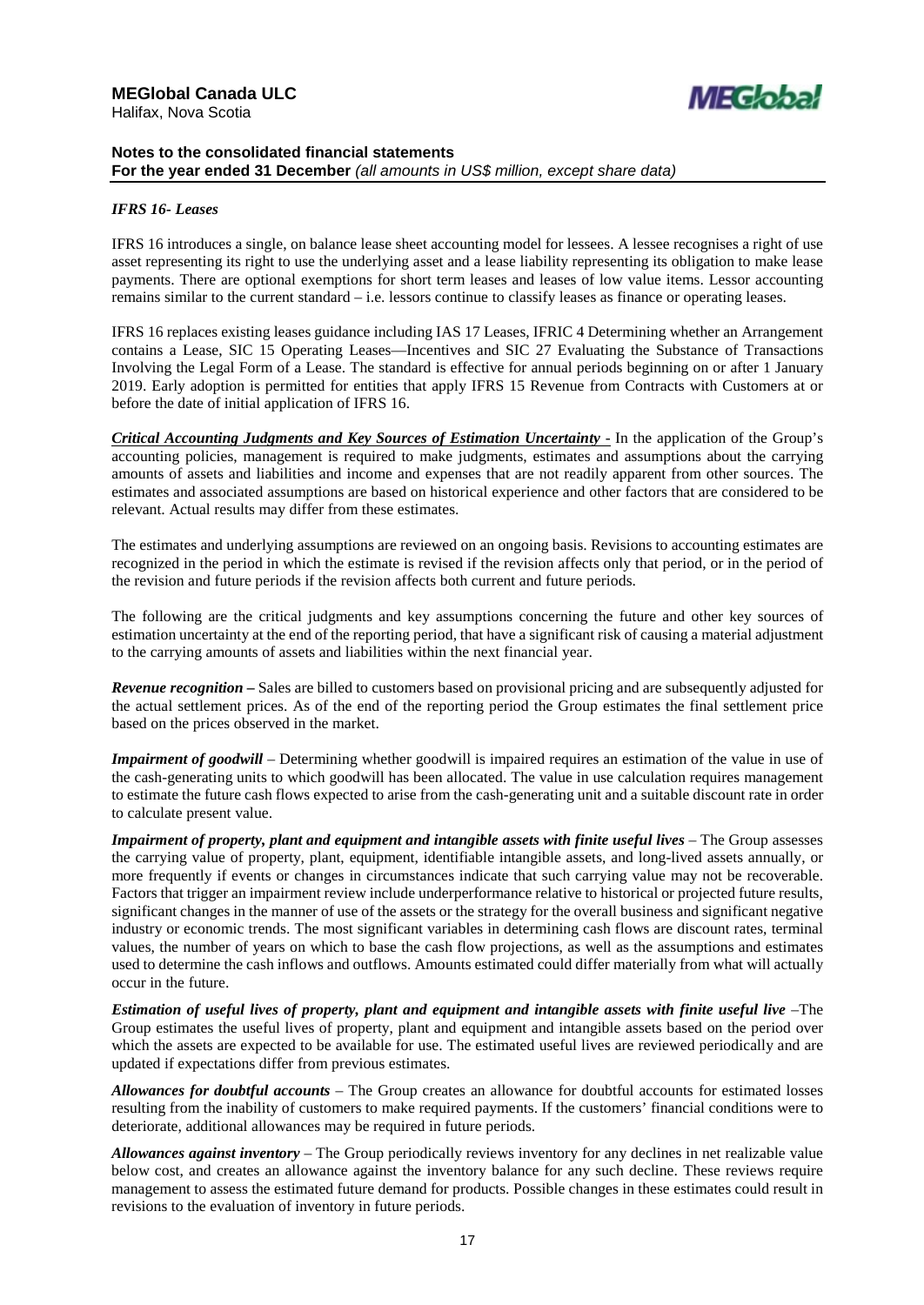

*Legal contingencies* – Legal contingencies cover matters threatened in various jurisdictions against the Group. Provisions are recorded for pending litigation when it is determined that an unfavorable outcome is probable and the amount of loss can be reasonably estimated, after consideration of advice from attorneys. Due to the inherent uncertain nature of litigation, the ultimate outcome or actual cost of the settlement may materially vary from estimates.

*Employee benefits* – Short term employee benefits are measured on an undiscounted basis and are expensed as the related service is performed. Liabilities are recognized for the amount expected to be paid under the short and long term incentive programs offered by the Group. These obligations can be estimated reliably. Also refer note 15 for estimates relating to post retirement benefits.

*Measurement of fair values* – A number of the Group's accounting policies and disclosures require the measurement of fair values, for both financial and non-financial assets and liabilities. When measuring the fair value of an asset or a liability, the Group uses observable market data as far as possible. Fair values are categorized into different levels in a fair value hierarchy based on the inputs used in the valuation techniques as follows:

- Level 1: quoted prices (unadjusted) in active markets for identical assets or liabilities.
- Level 2: inputs other than quoted prices included in Level 1 that are observable for the asset or liability, either directly (i.e. as prices) or indirectly (i.e. derived from prices).
- Level 3: inputs for the asset or liability that are not based on observable market data (unobservable inputs).

Further information about the assumptions made in measuring fair values is included in the following notes:

• Note  $10$  – Derivative instruments and hedging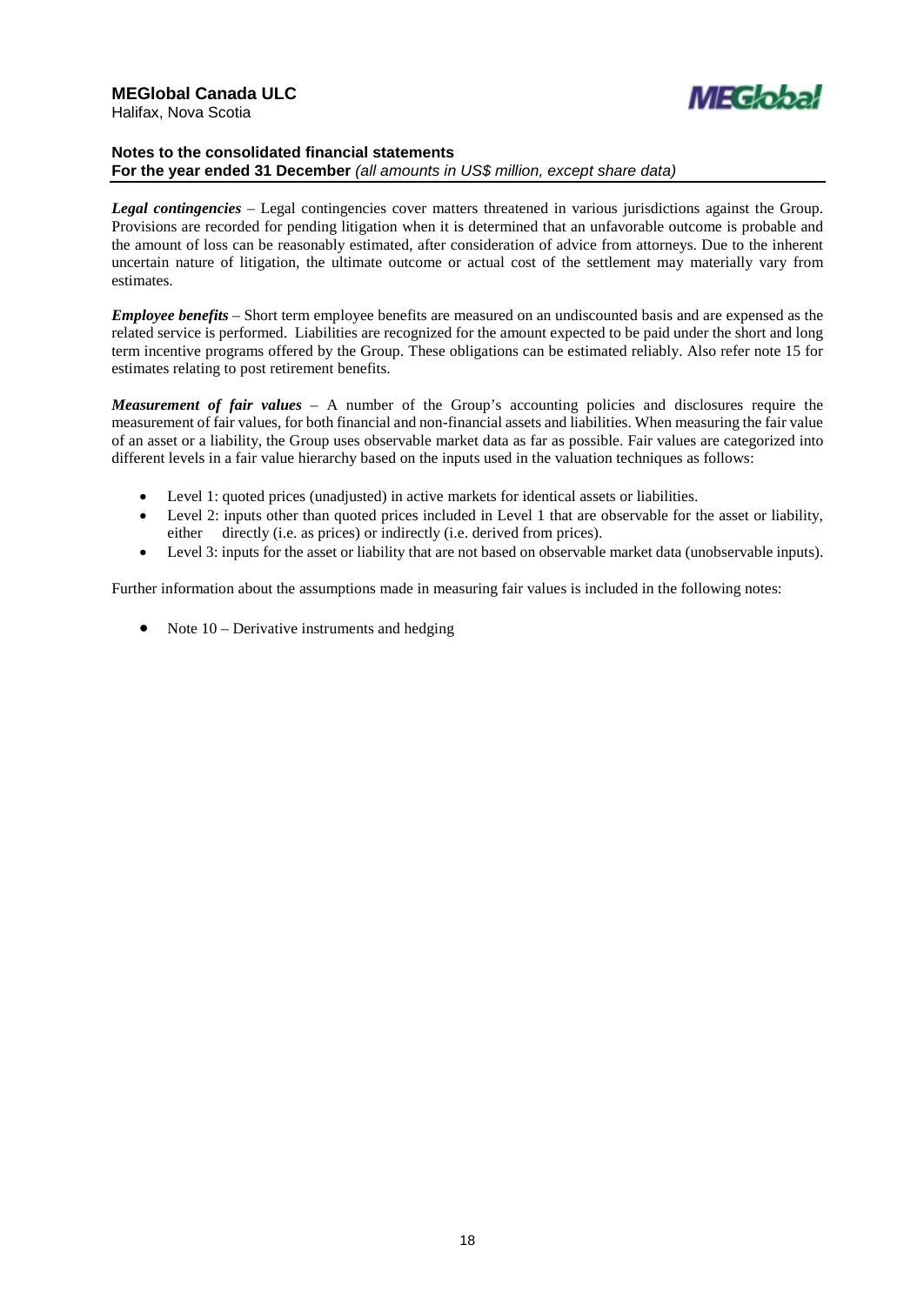

### **Notes to the consolidated financial statements For the year ended 31 December** *(all amounts in US\$ million, except share data)*

### **3. PROPERTY, PLANT AND EQUIPMENT**

Details of the net book value of the property, plant and equipment at 31 December are as follows:

|                                     | Land $\&$           |                  | <b>Machinery</b> |                  |                |
|-------------------------------------|---------------------|------------------|------------------|------------------|----------------|
|                                     | Waterway            |                  |                  | & Construction   |                |
|                                     | <b>Improvements</b> | <b>Buildings</b> | Equipment        | in Progress      | <b>Total</b>   |
| Cost                                |                     |                  |                  |                  |                |
| As at 1 January 2016                | 7                   | 44               | 500              | 29               | 580            |
| <b>Additions</b>                    |                     |                  | 25               | 8                | 33             |
| <b>Transfers</b>                    |                     |                  | 27               | (27)             |                |
| Disposals                           |                     |                  | (2)              |                  | (2)            |
| As at 31 December 2016              | 7                   | 44               | 550              | 10               | 611            |
| <b>Accumulated depreciation</b>     |                     |                  |                  |                  |                |
| As at 1 January 2016                |                     |                  |                  |                  |                |
| Depreciation expense                | 1                   | $\overline{c}$   | 52               |                  | 55             |
| Disposals                           |                     |                  | (2)              |                  | (2)            |
| Foreign currency translation        |                     |                  |                  |                  |                |
| As at 31 December 2016              | $\mathbf{1}$        | $\overline{2}$   | 50               |                  | 53             |
| <b>Carrying amounts</b>             |                     |                  |                  |                  |                |
| As at 31 December 2016              | 6                   | 42               | 500              | 10               | 558            |
|                                     |                     |                  |                  |                  |                |
| <b>Cost</b><br>As at 1 January 2017 | 7                   | 44               | 550              | 10               | 611            |
| <b>Additions</b>                    |                     | 1                | 24               | 8                | 33             |
| <b>Transfers</b>                    |                     |                  | 10               | (10)             |                |
| Disposals                           |                     |                  | (1)              |                  | (1)            |
| Foreign currency translation        | 1                   | 3                | 23               | 1                | $28\,$         |
| As at 31 December 2017              | 8                   | 48               | 606              | $\boldsymbol{9}$ | 671            |
| <b>Accumulated depreciation</b>     |                     |                  |                  |                  |                |
| As at 1 January 2017                | $\mathbf{1}$        | $\overline{c}$   | 50               |                  | 53             |
| Depreciation expense                |                     | $\overline{c}$   | 57               |                  | 59             |
| Disposals                           |                     |                  | (1)              |                  | (1)            |
| Foreign currency translation        |                     |                  | 4                |                  | $\overline{4}$ |
| As at 31 December 2017              | $\mathbf{1}$        | 4                | 110              |                  | 115            |
| <b>Carrying amounts</b>             |                     |                  |                  |                  |                |
| As at 31 December 2017              | 7                   | 44               | 496              | 9                | 556            |

### **The following useful lives are used in the calculation of depreciation expense:**

| Waterways improvements  | 1 to 25 years |
|-------------------------|---------------|
| <b>Buildings</b>        | 5 to 40 years |
| Machinery and equipment | 1 to 20 years |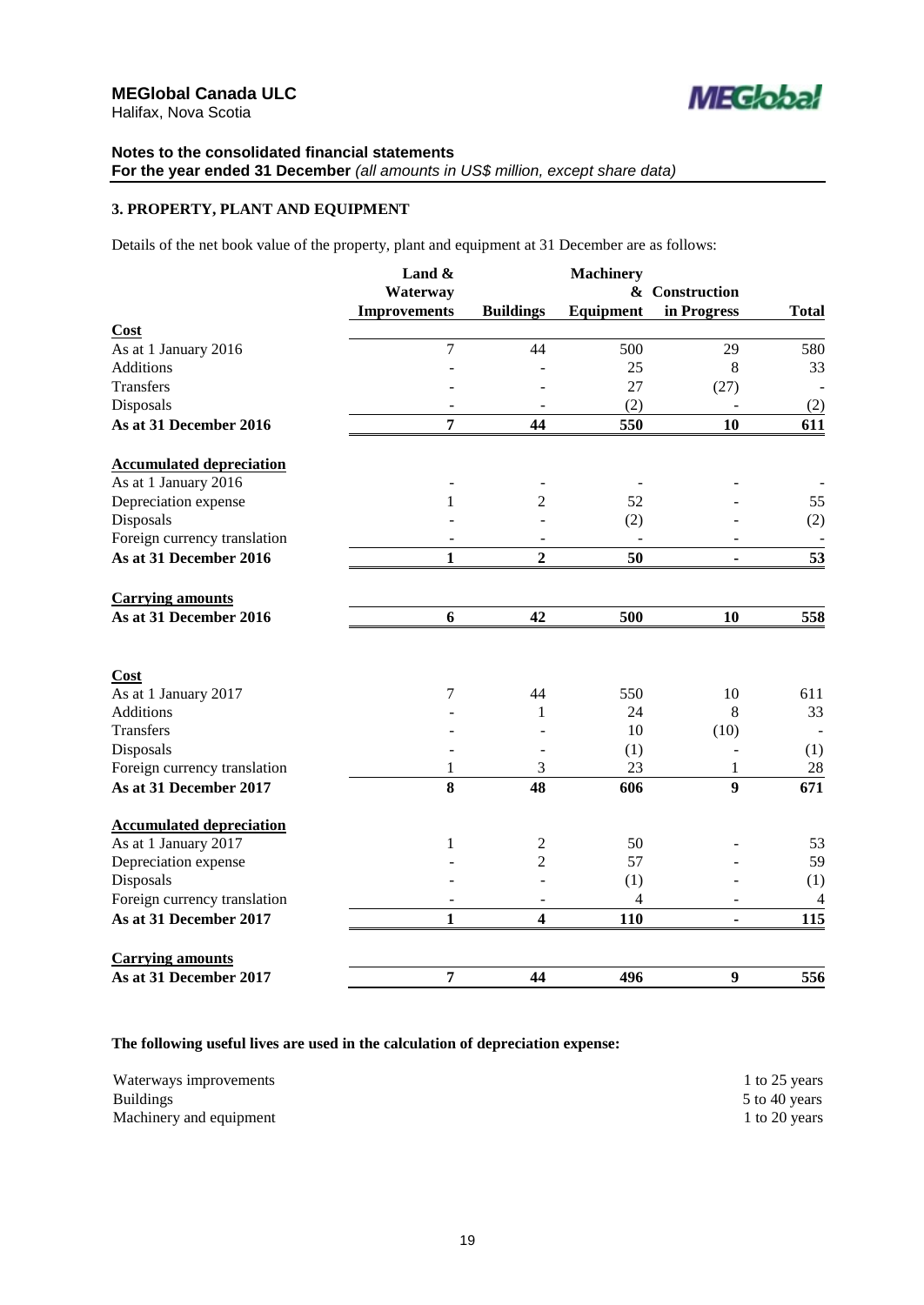

# **Notes to the consolidated financial statements**

### **For the year ended 31 December** *(all amounts in US\$ million, except share data)*

### **4. GOODWILL AND OTHER INTANGIBLE ASSETS**

Details of Goodwill and other intangibles at 31 December are as follows:

|                                   |          | <b>Intellectual</b> |                          |                |
|-----------------------------------|----------|---------------------|--------------------------|----------------|
|                                   | Goodwill |                     | <b>Property Software</b> | <b>Total</b>   |
| Cost                              |          |                     |                          |                |
| As at 1 January 2016              | 1,461    | 10                  | 1                        | 1,472          |
| Addition                          |          |                     |                          |                |
| As at 31 December 2016            | 1,461    | 10                  | $\mathbf{1}$             | 1,472          |
| <b>Accumulated Amortization</b>   |          |                     |                          |                |
| As at 1 January 2016              |          |                     |                          |                |
| Amortisation expense for the year |          |                     |                          |                |
| As at 31 December 2016            |          | 1                   |                          | 1              |
| <b>Carrying Amounts</b>           |          |                     |                          |                |
| As at 31 December 2016            | 1,461    | 9                   | 1                        | 1,471          |
| Cost                              |          |                     |                          |                |
| As at 1 January 2017              | 1,461    | 10                  | 1                        | 1,472          |
| Addition                          |          |                     |                          |                |
| As at 31 December 2017            | 1,461    | 10                  | $\mathbf{1}$             | 1,472          |
| <b>Accumulated Amortization</b>   |          |                     |                          |                |
| As at I January 2017              |          | 1                   |                          |                |
| Amortization expense for the year |          | 1                   |                          | 1              |
| As at 31 December 2017            |          | $\overline{2}$      |                          | $\overline{2}$ |
| <b>Carrying Amounts</b>           |          |                     |                          |                |
| As at 31 December 2017            | 1,461    | 8                   | 1                        | 1,470          |

Goodwill acquired in a business combination is allocated to the cash-generating unit ("CGU') that is expected to benefit from that business combination. Goodwill represents the expected economic benefits from the business combination including the future growth of the operations, synergies expected from supply chain and logistics, reduction of cost and access to global market and network. The impairment testing for Goodwill is carried out annually. The Group has one CGU for the purpose of impairment testing. The carrying amount of goodwill has been allocated to this CGU.

The recoverable amount of the CGU is determined from value-in-use calculations. The key assumptions for the value-in-use calculations are those regarding the discount rate, growth rates, freight cost and forecasted CFR prices. Management estimates discount rates using post-tax rates that reflect current market assessments of the time value of money and the risks specific to the CGU. The growth rates are based on industry growth forecasts. The Group prepares cash flow forecasts derived from the most recent financial budgets and market updates reviewed by management for the next five years, with adjustments as necessary to better reflect subsequent information, and extrapolates cash flows for the following five years based on an estimated growth rate of 2% per annum which is also the terminal growth rate applied. The terminal growth rate does not exceed the average long-term revenue growth rate for the relevant markets. The rate used to discount the forecast cash flows is in the range of 8% to 9%. Though a period longer than 5 years is used for cash flow projections, this is not expected to impact the impairment assessment as the expected sales volumes are constant after the fifth year and terminal growth rate of 2% is applied on key variables.

As a result of the annual impairment analysis carried out during the current year, the estimated recoverable amount of the CGU exceeded its carrying amount. Management has not identified any reasonably possible change in the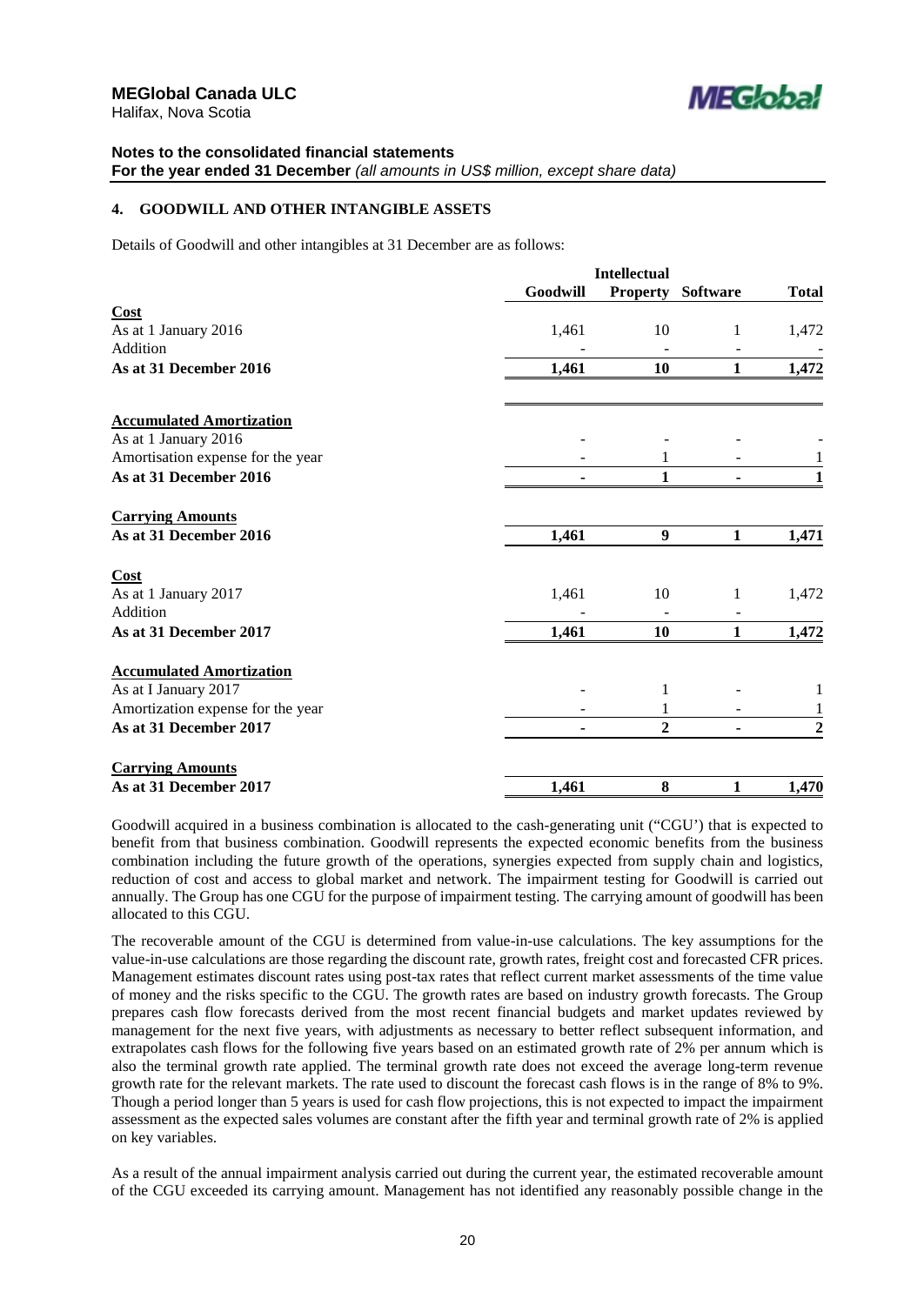



assumptions which could cause the carrying amount to exceed the recoverable amount. Management is confident that based on its assessment, the goodwill is recoverable and accordingly, no impairment loss has been recorded. The amortization expense of intellectual property is included in cost of sales.

### **5. DEFERRED CHARGES AND OTHER ASSETS**

|                           | 2017           |         |              | 2016<br>Non-   |         |              |
|---------------------------|----------------|---------|--------------|----------------|---------|--------------|
|                           | Non-           |         |              |                |         |              |
|                           | <b>Current</b> | current | <b>Total</b> | <b>Current</b> | current | <b>Total</b> |
| Ethylene supply agreement | 13             | 197     | 210          | 14             | 209     | 223          |
| Financing $costs - Bank$  |                |         | 10           |                | 10      | 13           |
| Ethylene storage cavern   |                | 4       |              |                |         | 6            |
| Others                    |                |         |              |                |         |              |
|                           | 17             | 211     | 228          | 19             | 228     | 247          |

### **6. NOTES RECEIVABLE / PAYABLE**

|                                      | <u>2017</u>                |                          | 2016                       |                         |
|--------------------------------------|----------------------------|--------------------------|----------------------------|-------------------------|
|                                      | <b>Notes</b><br>Receivable | <b>Notes</b><br>Pavable  | <b>Notes</b><br>Receivable | <b>Notes</b><br>Pavable |
| MEGlobal B.V.                        |                            |                          |                            | 226                     |
| EQUATE Petrochemical Company K.S.C.C | -                          | $\overline{\phantom{0}}$ | $\overline{\phantom{a}}$   |                         |
|                                      |                            | 71                       | o                          | 227                     |

*MEGlobal B.V. Revolving Credit Facility –* The Group has a multi-currency revolving credit facility in place with MEGlobal B.V., for working capital financing up to a maximum of \$500 (2016: \$500) at an interest rate of Base Rate to 0.25% (2016: 0.25%) above base rate (Base Rate is defined as the funding cost of MEGlobal B.V., which represents 1 to 6 month USD LIBOR and a spread of 1.50% (2016:1.50%)). The facility can also be used to deposit excess funds. As of 31 December, the Group had deposited a net \$20 (2016: \$217) in various currencies with rates ranging from 2.11% to 2.36% (2016: 2.37% to 2.62 %). The facility does not have a specific tenure and is repayable on demand. Interest is accrued monthly.

*EQUATE Petrochemical Company K.S.C.C. Credit Facility –* The Group has a revolving credit facility in place with EQUATE for working capital financing up to a maximum of \$1,000 (2016: \$1,000) at an interest rate of 0.50% (2016: 0.50%) above LIBOR. As of 31 December, the Group has not utilized this facility (2016: \$1). The facility does not have a specific tenure and is repayable on demand. Interest is accrued monthly.

### **7. INVENTORIES**

Details of inventory at 31 December are as follows:

|                            | 2017 | <u>2016</u> |
|----------------------------|------|-------------|
| <b>Finished Goods</b>      | 10   |             |
| Raw Materials and Supplies | 19   | 20          |
| <b>Total inventories</b>   | 29   |             |
|                            |      |             |

### **8. COMMON STOCK**

The Group has two classes of common stock: Class A and Class B. Both classes of shares carry no par value per share.

Class A Shares: Authorized: unlimited shares Issued and outstanding: 200,000,100 shares Stockholder: EQUATE Petrochemical Company K.S.C.C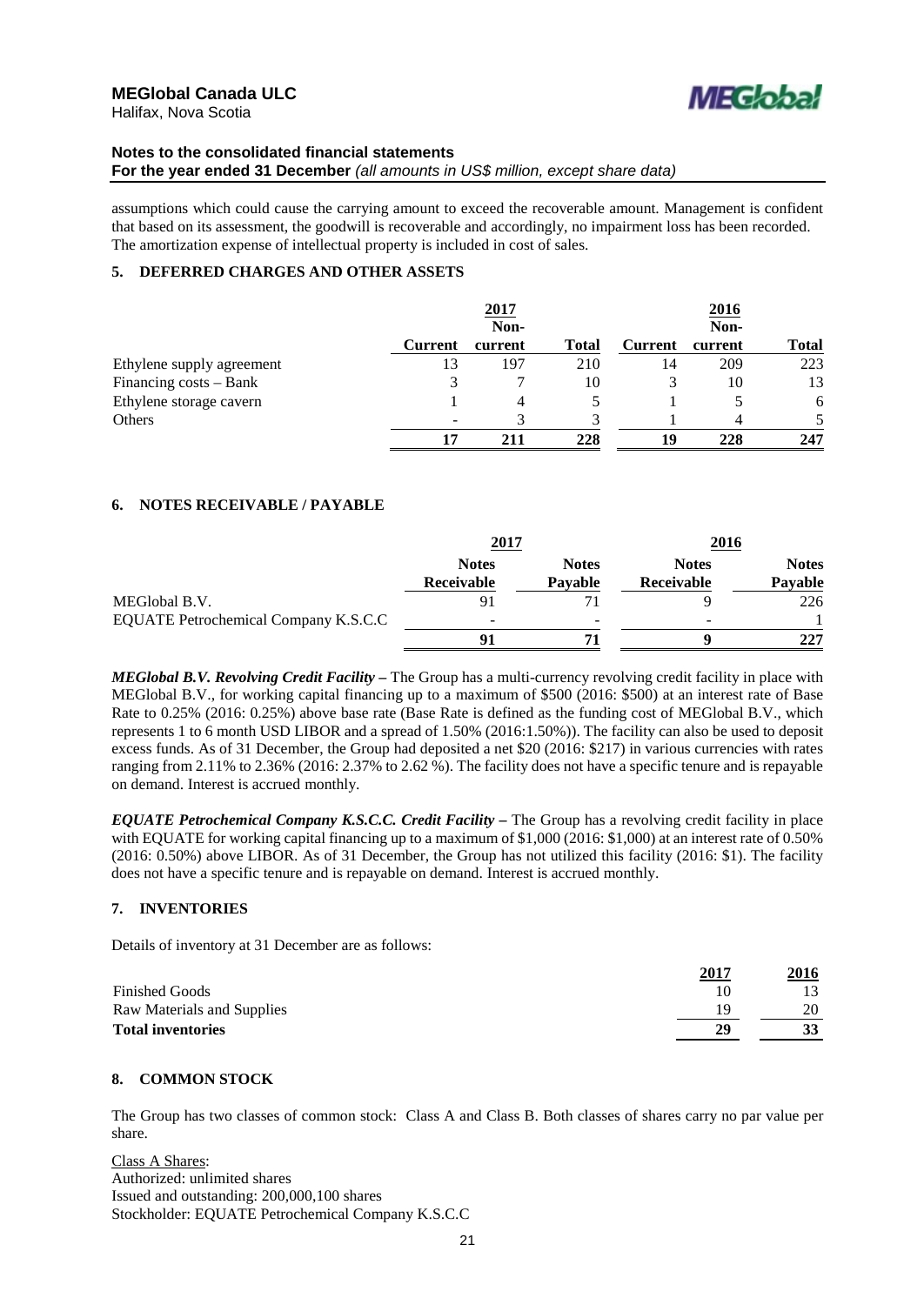



### **8. COMMON STOCK** *(continued)*

Class B Shares:

Authorized: unlimited shares Issued and outstanding: 0 shares

These classes of common stock have the same rights, preferences and restrictions.

### **9. LONG TERM DEBT – BANKS**

On 23 June 2016, EQUATE entered into a US \$5,000 long term loan agreement ("Term Loan") with a consortium of banks. The Term Loan consisted of US \$2,000 Tranche A 5-year bullet facility, US \$2,000 Tranche B 3-year bullet facility, and US \$1,000 3 year revolving credit facility. The Group is jointly and severally a guarantor along with EQUATE and The Kuwait Olefins Company K.S.C.C ("TKOC") for the Term Loan and the credit facilities include customary covenants.

Details of the Term Loan are as follows:

|                               |                       | Term Loan |                  |          |  |
|-------------------------------|-----------------------|-----------|------------------|----------|--|
|                               |                       |           | Revolving credit |          |  |
|                               | <b>Total Facility</b> | Tranche A | Tranche B        | facility |  |
| Islamic Financing             | 470                   | 188       | 188              | 94       |  |
| <b>Conventional Financing</b> | 4,530                 | 1,812     | 1,812            | 906      |  |
| <b>Total</b>                  | 5,000                 | 2,000     | 2,000            | 1,000    |  |

The Group has borrowed \$1,601 under Term A of this facility. The interest/profit rate payable on the facility is LIBOR+1.95% [2.72% as on December 31, 2017] (2016: LIBOR+1.95% [2.72% as on December 31, 2016]). Interest/profit on the above facility amounted to \$55 (2016: \$20).

### **10. DERIVATIVES INSTRUMENTS AND HEDGING**

The Group's operations require active participation in foreign exchange markets. The Group enters into foreign exchange forward contracts to hedge various currency exposures. Exposures primarily relate to assets and liabilities denominated in foreign currencies. The primary business objective of the activity is to optimize the U.S. dollar value of the Group's assets and liabilities with respect to exchange rate fluctuations. Assets and liabilities denominated in the same foreign currency are netted, and only the net exposure is hedged. At 31 December 2017, the Group had forward contracts to buy, sell or exchange foreign currencies. These contracts had various expiration dates and are with MEGlobal BV. The Group has not engaged in any cash flow hedges.

|                                                          | 2017   |      | 2016   |      |
|----------------------------------------------------------|--------|------|--------|------|
|                                                          | Gain   | Loss | Gain   | Loss |
| Derivatives relating to                                  |        |      |        |      |
| Foreign currency mark to market impact on profit or loss | $\sim$ |      | $\sim$ |      |

As at 31 December, the Group had the following net notional forward exchange contracts:

|                       | 2017 |            | 2016 |     |
|-----------------------|------|------------|------|-----|
|                       | CAD  | <b>USD</b> | CAD  | USD |
| Long Position         | 485  | 274        | 392  | -9  |
| <b>Short Position</b> | 29   |            | 217  |     |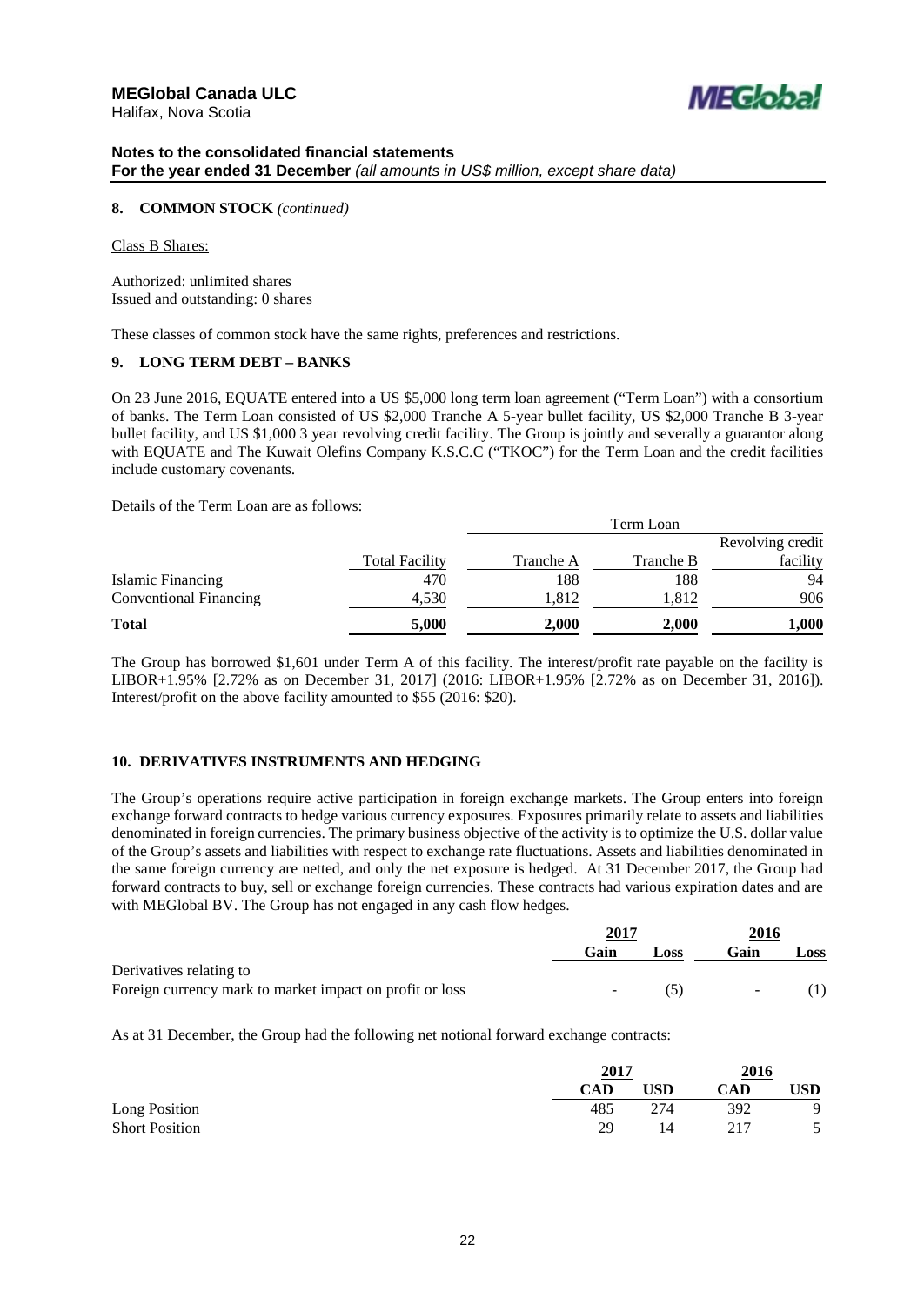

### **Notes to the consolidated financial statements For the year ended 31 December** *(all amounts in US\$ million, except share data)*

### **10. DERIVATIVES INSTRUMENTS AND HEDGING** *(continued)*

The table below analyses financial instruments carried at fair value, by valuation method. The different levels have been defined as follows:

- Level 1: quoted prices (unadjusted) in active markets for identical assets or liabilities.
- Level 2: inputs other than quoted prices included within Level 1 that are observable for the asset or liability, either directly (i.e., as prices) or indirectly (i.e., derived from prices).
- Level 3: inputs for the asset or liability that are not based on observable market data (unobservable inputs).

The net mark to market loss on the above currencies amounting to \$5 (2016: \$1) as at 31 December 2017 is shown under level 3 inputs.

### **11. COMMITMENTS**

### **11.1 Lease commitments**

The Group has entered into leases for rail cars from third parties, land from DCC ULC, Silver from MEGlobal International FZE, and equipment from others under operating leases. At 31 December, the future minimum rental commitments under non-cancelable leases are as follows.

| Minimum Lease Commitment | 2017           | 2016 |
|--------------------------|----------------|------|
| 2017                     | $\overline{a}$ |      |
| 2018                     |                |      |
| 2019                     |                |      |
| Total                    |                |      |

### **11.2. Other commitments**

MEGlobal International FZE ("the related party") has entered into short term arrangements to obtain the right to use 5,635,540 troy ounces (2016: 6,851,252 troy ounces) of silver worth \$95 (2016: \$111) with a variety of banks. The title and ownership of the silver rests with banks. These arrangements matures over various dates in 2018. The related party pays service fees for these arrangements which are expensed over the terms of such arrangements. The related party also bears the risk of loss of silver resulting from usage. The related party assigned the right to use silver to MEGlobal Canada ULC and its wholly owned subsidiary Alberta & Orient Glycol Company ULC for utilization in its manufacturing operations on similar terms.

### **12. RELATED PARTY TRANSACTIONS**

The Group has entered into certain commercial arrangements with some of its ultimate stockholders or affiliates of the stockholders. They include:

- Ethylene Supply Agreement
- Ethylene Oxide (EO)/EG Swap Agreement
- Technology License Intellectual Property (IP) Agreement
- Catalyst Supply Agreement
- Storage Sublease
- Ground Lease
- Utilities Services Agreements
- Technical Services Agreement
- General Services Agreement
- Secrecy Agreement
- Employee Seconding Agreement
- Other Assignment and Assumption Agreements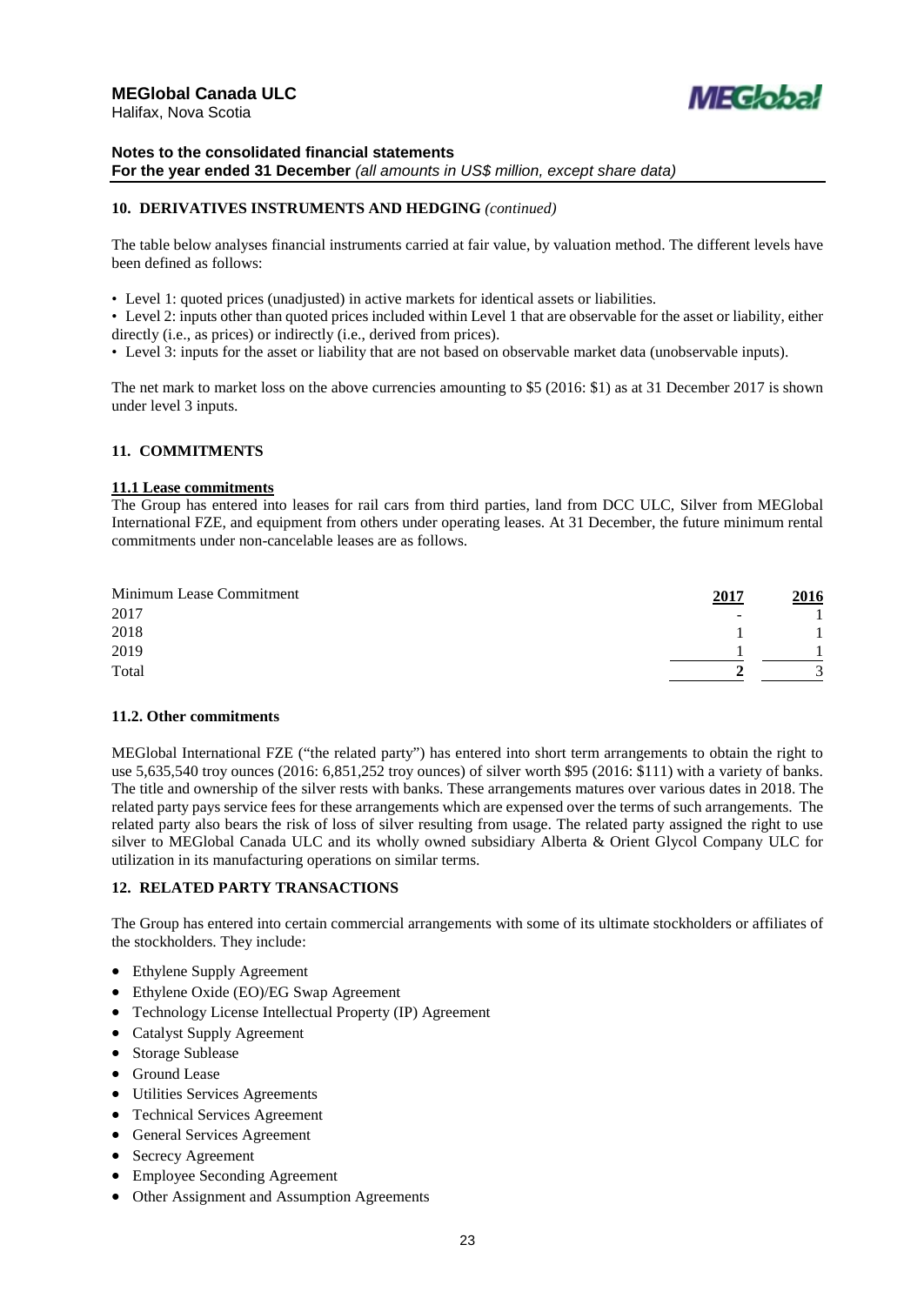

### **12. RELATED PARTY TRANSACTIONS** *(continued)*

A summary of significant balances with affiliated entities is as follows:

|                                        |                | 2017                       |               |                                                 | 2016           |               |
|----------------------------------------|----------------|----------------------------|---------------|-------------------------------------------------|----------------|---------------|
|                                        | Dow            | <b>EQUATE</b>              | <b>EQUATE</b> | Dow                                             | <b>EQUATE</b>  | <b>EQUATE</b> |
|                                        |                | Consolidated Petrochemical | Petrochemical | <b>Consolidated Petrochemical Petrochemical</b> |                |               |
|                                        | Companies      | BV                         | K.S.C.C.      | Companies                                       | BV             | K.S.C.C.      |
| Purchase                               |                |                            |               |                                                 |                |               |
| Ethylene                               | 216            |                            |               | 209                                             |                |               |
| <b>Services</b>                        | 78             | $\mathfrak{D}$             |               | 49                                              |                |               |
| Inventories                            |                |                            |               |                                                 | 3              |               |
| Sales                                  |                |                            |               |                                                 |                |               |
| Inventories                            | $\overline{4}$ | 839                        |               | 5                                               | 605            |               |
| <b>Services</b>                        | 6              |                            |               | 5                                               |                |               |
| Interest expenses                      |                | 3                          |               |                                                 | 6              |               |
| Interest income                        |                |                            |               |                                                 | $\overline{2}$ |               |
| Included in the December 31            |                |                            |               |                                                 |                |               |
| <b>Statement of Financial Position</b> |                |                            |               |                                                 |                |               |
| Accounts receivable                    |                | 157                        |               | 6                                               | 84             |               |
| Accounts payable                       | 12             |                            |               | 28                                              | 6              |               |
| Notes receivable                       |                | 91                         |               |                                                 | 9              |               |
| Notes payable                          |                | 71                         |               |                                                 | 226            |               |

Dow Consolidated Companies includes: The Dow Chemical Group ("TDCC"), Union Carbide Corporation, DCC ULC, Dow Europe Holding B.V., DCOMCO Inc., DIFS and other TDCC subsidiaries and or related companies to a smaller extent.

EQUATE Petrochemical B.V. includes: MEGlobal B.V., MEGlobal Americas Inc., MEGlobal Europe GmbH, MEGlobal International FZE, MEGlobal Asia Limited, MEGlobal Mexico S.A. de C.V., MEGlobal Trading Co. Ltd. MEGlobal Comercio Do Brasil Ltda, Equipolymers GmbH, and Equipolymers SRL.

EQUATE Petrochemical Company K.S.C.C. is the Parent Company and other entities above fall under "other related parties" category.

All outstanding balances with these related parties are at agreed upon prices and are to be settled in accordance with standard terms of the agreements.

The Ethylene Supply Agreement commits the Group to purchase and obligates DCC ULC to supply a contract quantity of ethylene each year through 2024 with additional two five year extensions through to 2034, on a predetermined contract pricing formula. The provisions of the agreement allow for certain cost adjustments based on contractual formulas and raw material inputs and are generally settled in conjunction with the monthly related Group settlement and reconciliation process. Management believes that the impacts of these settlements are not significant.

The Company has no key managerial personnel employed.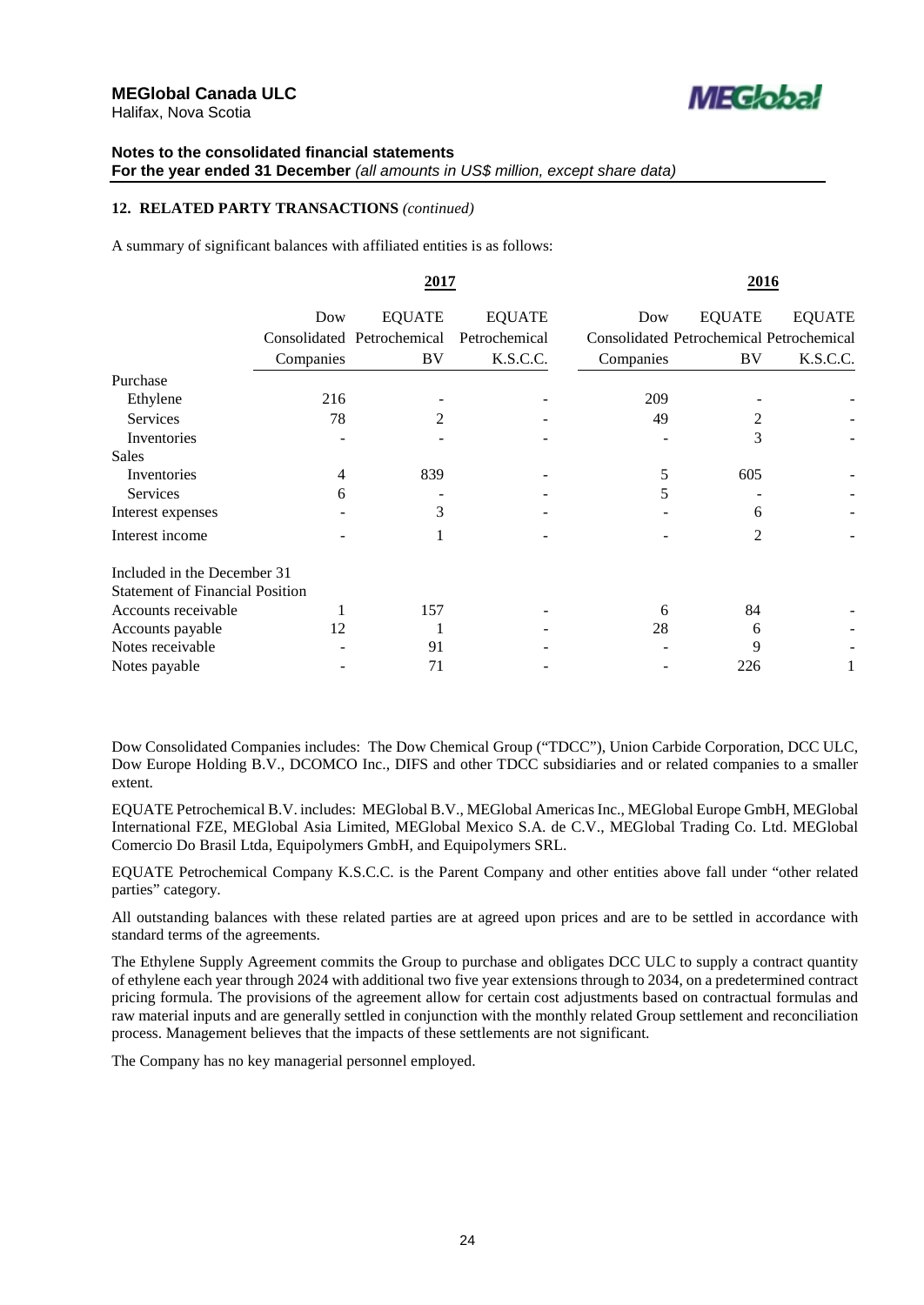

### **Notes to the consolidated financial statements For the year ended 31 December** *(all amounts in US\$ million, except share data)*

### **13. INCOME TAXES**

The provision for income taxes consists of the following:

| <u>2017</u> | 2016 |
|-------------|------|
| 98          | 53   |
| (16)        | (9)  |
| 82          | 44   |
|             |      |

Tax rate reconciliation:

|                                                 |     | 2017 |     | 2016 |
|-------------------------------------------------|-----|------|-----|------|
| Income before income taxes                      |     | 313  |     | 169  |
| Tax at the Canadian statutory rate              | 27% | 85   | 27% | 45   |
| Other                                           |     | 3    |     |      |
| Tax expense and effective tax rate for the vear | 27% | 82   | 26% | 44   |

Net income taxes paid in 2017 were \$53 (2016: \$69).

Significant components of the Group's deferred income tax assets and liabilities are as follows:

|                                            | 2017 | 2016 |
|--------------------------------------------|------|------|
| Deferred Income Tax Assets:                |      |      |
| Post-retirement benefit obligations        | 8    | 5    |
| <b>Other Assets</b>                        | ◠    |      |
| Total                                      | 10   |      |
| Deferred Income Tax Liabilities:           |      |      |
| Property                                   | 121  | 128  |
| Other Assets and intangibles               | 55   | 59   |
| Total                                      | 176  | 187  |
| <b>Net Deferred Income Tax Liabilities</b> | 166  | 182  |

### **14. EMPLOYEE BENEFIT PROGRAMS**

Benefit program expenses which include compensation and all Group benefit programs totaled \$43 in 2017 (\$31 in 2016). Employees of the Group maintained their participation in all DCC ULC sponsored health and welfare benefit programs for the year ended 2017. The Group pays for the costs incurred under these plans. The employee savings and pension plans are in the name of the Group.

### **15. POST-RETIREMENT BENEFITS**

The Group operates a non-contributory defined Benefit Plan ("Plan") for its employees. The Plan became effective July 1, 2004 replacing the Dow Chemical Canada Inc. Salaried Employees Pension Plan and the Union Carbide Pension Plan for Canadian employees; both plans had been in place for the Group's employees up until that time. All former Dow Chemical Canada Inc. ("DCCI") employees, who were also members of their respective plans, transferred to employment with the Group on July 1, 2004 and became employees of the Group and members of the Plan on that date. As of December 31, 2011, the defined benefit plan was closed to new entrants. The Group introduced a new defined contribution plan for employees hired on or after January 1, 2012.

The most recent actuarial valuations of plan assets and the present value of the defined benefit obligation were carried out on December 31, 2016 in 2017. These valuations reflect the past service costs and asset transfers of the Union Carbide Canada and the DCCI Salaried Employees Pension plans to the Plan. The Plan's liabilities were assessed by utilizing the Projected Unit Credit actuarial method.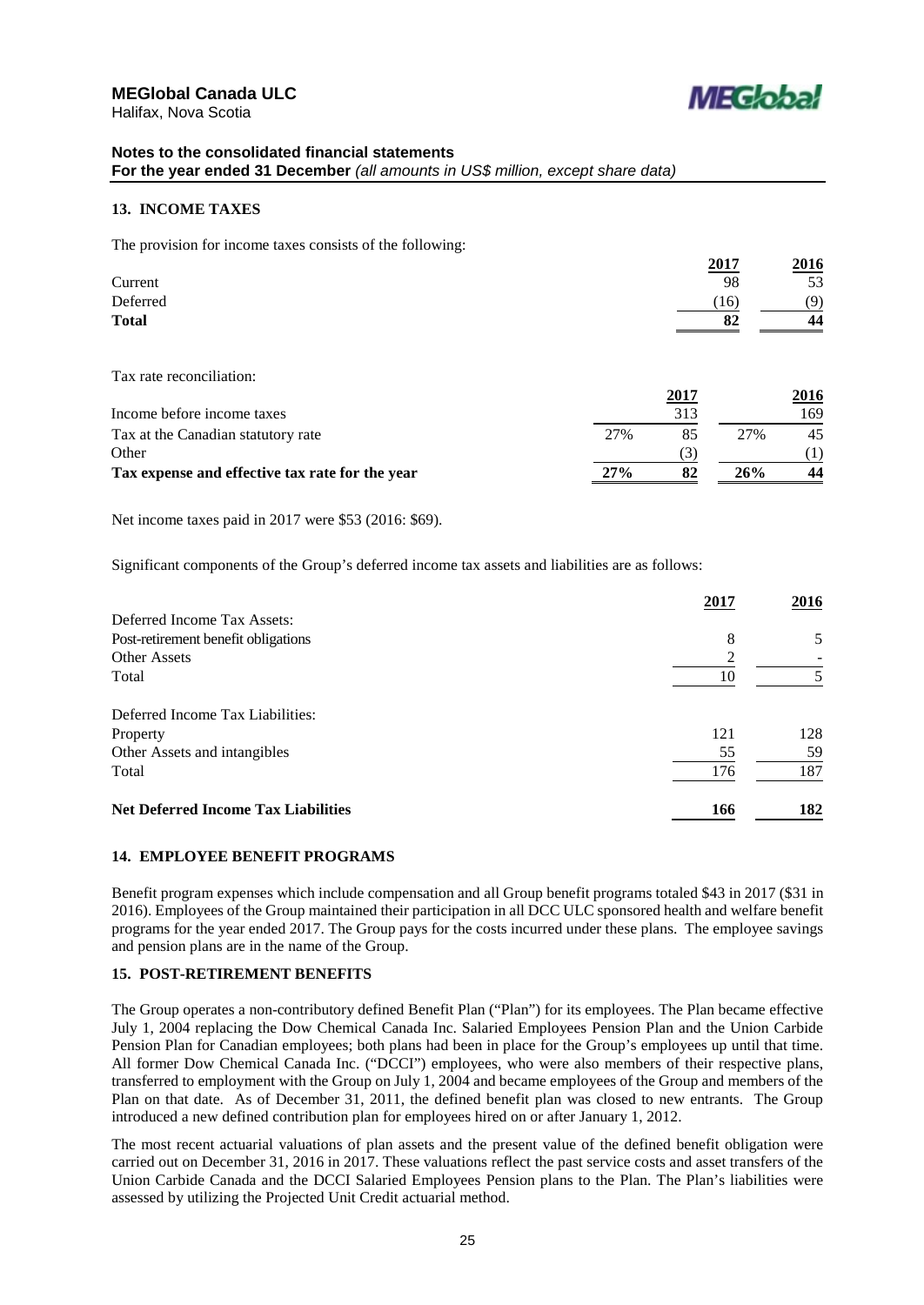

### **15. POST-RETIREMENT BENEFITS** *(continued)*

The pension plan exposes the Group to actuarial risks such as longevity risk, currency risk, interest rate risk and investment risk.

The Group provides certain health and welfare benefits to retired employees. These benefits which are supplemental to provincial health care plans cover eligible employees age 50 and over who have completed a minimum of ten years of credited active service. The Group and the retiree share the costs of these benefits. This unfunded benefit plan is cancellable by the Group.

| Actuarial assumptions:                   | Defined Benefit Pension |             | <b>Other Post-Retirement</b> |                 |
|------------------------------------------|-------------------------|-------------|------------------------------|-----------------|
|                                          |                         | Plans       |                              | <b>Benefits</b> |
| Valuations at:                           | <u>2017</u>             | <u>2016</u> | <u>2017</u>                  | 2016            |
| Discount Rate                            | 3.44%                   | 3.91%       | 3.47%                        | 3.95%           |
| Salary Increases – Current               | 5.00%                   | 3.50%       | 3.50%                        | 3.50%           |
| Salary Increases – Subsequent Year       | 3.50%                   | 3.50%       | -                            | 3.50%           |
| Salary Increase – Thereafter             | 3.50%                   | 3.50%       | $\qquad \qquad -$            | 3.50%           |
| Inflation                                | 2.00%                   | 2.00%       |                              |                 |
| <b>Heather Care Trend Rates:</b>         |                         |             |                              |                 |
| Drugs – Initial                          |                         |             | 5.00%                        | 5.50%           |
| Drugs – Ultimate Trend                   |                         |             | 5.00%                        | 5.00%           |
| Drugs - Year Ultimate Trend Rate Reached |                         |             | 2018                         | 2018            |
| Other Health Care                        |                         |             | 4.00%                        | 4.00%           |

| Defined benefit cost:                                  | Defined Benefit Pension |               | <b>Other Post-Retirement</b> |                         |  |
|--------------------------------------------------------|-------------------------|---------------|------------------------------|-------------------------|--|
|                                                        | 2017                    | Plans<br>2016 | 2017                         | <b>Benefits</b><br>2016 |  |
| Profit & loss $(P&L)$                                  |                         |               |                              |                         |  |
| Current services costs                                 | 3                       | 3             |                              |                         |  |
| Net interest cost                                      |                         |               |                              |                         |  |
| Cost recognized in P&L                                 |                         |               |                              |                         |  |
| Other comprehensive income (OCI)                       |                         |               |                              |                         |  |
| Actuarial loss due to:                                 |                         |               |                              |                         |  |
| - Liability experience                                 | 4                       |               | (1)                          |                         |  |
| - Liability assumption changes                         |                         |               |                              |                         |  |
| Actuarial loss / (gain) arising during year            | 10                      |               |                              |                         |  |
| Detum on plan accets (overton) less than discount rate | (1)                     | (1)           |                              |                         |  |

Return on plan assets (greater)/less than discount rate Remeasurement effects recognized in OCI before tax  $\overline{9}$   $\overline{1}$   $\overline{1}$   $\overline{1}$   $\overline{1}$   $\overline{1}$   $\overline{1}$   $\overline{1}$   $\overline{1}$   $\overline{1}$   $\overline{1}$   $\overline{1}$   $\overline{1}$   $\overline{1}$   $\overline{1}$   $\overline{1}$   $\overline{1}$   $\overline{1}$   $\overline{1}$ **Defined benefit cost 12 4** (1)

| Net financial position:               | Defined Benefit Pension |             | <b>Other Post-Retirement</b> |                 |  |
|---------------------------------------|-------------------------|-------------|------------------------------|-----------------|--|
|                                       |                         | Plans       |                              | <b>Benefits</b> |  |
|                                       | 2017                    | <u>2016</u> | <u> 2017 </u>                | <u>2016</u>     |  |
| Development of Net Financial Position |                         |             |                              |                 |  |
| Defined benefit obligation            | (87)                    | (67)        | (5)                          | (5)             |  |
| Fair value of assets                  | 62                      | 53          | -                            |                 |  |
| <b>Net Defined Benefit Liability</b>  | (25)                    | (14)        | (5)                          | (5)             |  |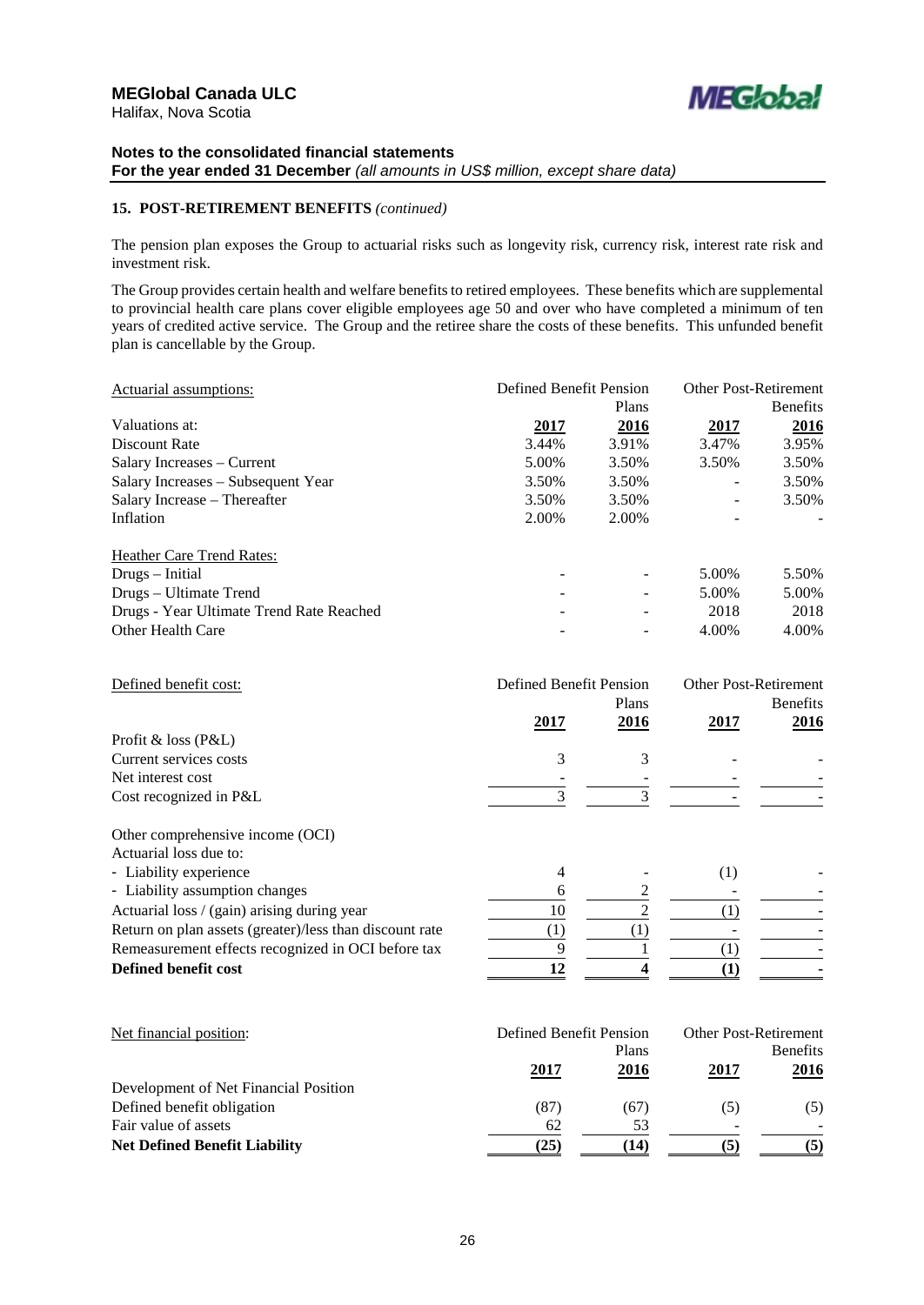

# **15. POST-RETIREMENT BENEFITS** *(continued)*

| <b>Reconciliation of Benefit Obligation:</b> | Defined Benefit<br><b>Pension Plans</b> |      | <b>Other Post-Retirement</b><br><b>Benefits</b> |                |
|----------------------------------------------|-----------------------------------------|------|-------------------------------------------------|----------------|
|                                              | 2017                                    | 2016 | 2017                                            | 2016           |
| Acquired in a Business Combination           |                                         |      |                                                 |                |
| Benefit Liability at January 1               | 67                                      | 59   |                                                 | $\overline{4}$ |
| Current services cost                        |                                         |      |                                                 |                |
| Interest cost                                | 3                                       | 2    |                                                 |                |
| Actuarial (gain)/losses arising from:        |                                         |      |                                                 |                |
| - Demographic assumptions                    |                                         |      |                                                 |                |
| - Financial assumptions                      | 6                                       | 2    |                                                 |                |
| - Experience assumptions                     | 4                                       |      | (1)                                             |                |
| Benefits paid                                | (1)                                     | (1)  |                                                 |                |
| Gain/(loss) due to exchange rate movements   |                                         |      |                                                 |                |
| <b>Benefit liability at December 31</b>      | 87                                      | 67   |                                                 |                |

| Reconciliation of Fair Value of Plan Assets:     | Defined Benefit |               |  |
|--------------------------------------------------|-----------------|---------------|--|
|                                                  |                 | Pension Plans |  |
|                                                  | 2017            | 2016          |  |
| Acquired in a Business Combination               |                 |               |  |
| Fair value of plan assets at 1 January           | 53              | 47            |  |
| Company contributions                            | 6               | $\mathcal{L}$ |  |
| Benefits paid                                    | (1)             | (1)           |  |
| Interest income on plan assets                   |                 | $\mathcal{L}$ |  |
| Return on plan assets greater than discount rate |                 |               |  |
| (Gain)/loss due to exchange rate movements       |                 |               |  |
| Fair value of plan assets at 31 December         | 62              | 53            |  |

| The Fair Value of Plan Assets is analyzed as follows: | Defined Benefit |  |  |
|-------------------------------------------------------|-----------------|--|--|
|                                                       | Pension Plans   |  |  |
| 2017                                                  | 2016            |  |  |
| Cash<br>6                                             | $\mathfrak{D}$  |  |  |
| <b>Bonds</b><br>22                                    | 21              |  |  |
| Equity<br>34                                          | 30              |  |  |
| <b>Total</b><br>62                                    | 53              |  |  |

The Group's 2018 funding requirements for the defined benefit pension plans is expected to be \$6 (2017:\$4).

Contributions to the defined contribution plan for other post-retirement benefits were immaterial in 2017 and will remain so in 2018.

Pension and post-retirement costs are included in the employee benefits component of labor and thus follow labor costs to various line items of the consolidated statement of profit or loss and other comprehensive income.

A 1% point decrease in the discount rate would have an impact of \$18 (2016: \$15) on the defined benefit obligation of the pension plans and a \$1 (2016: \$1) impact on the defined benefit obligation of other post-retirement obligations.

The plan assets do not include any of the Group's financial instruments, nor property occupied by, or other assets used by the Group.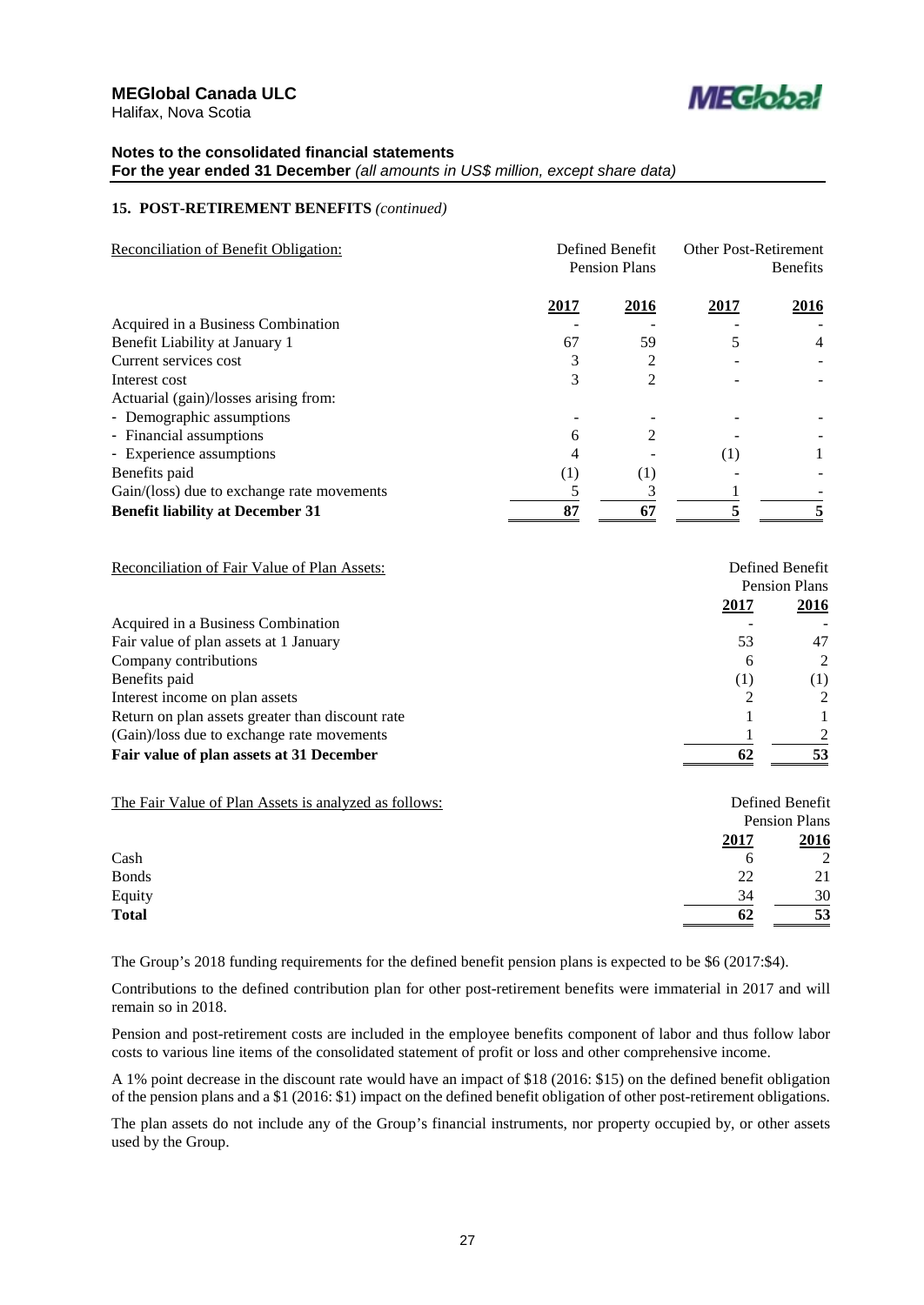

### **Notes to the consolidated financial statements For the year ended 31 December** *(all amounts in US\$ million, except share data)*

### **16. FINANCIAL INSTRUMENTS AND RISK MANAGEMENT**

*Market –* The Group's products are primarily sold under a sales and distribution agreement with EQUATE B.V. and its subsidiaries around the globe. Prices are primarily affected by industry cycles and supply and demand balances. EQUATE B.V. addresses the associated business risks, by customer and geographic diversification, stringent credit management, and efficient channels to markets.

EQUATE B.V. assumes inventory positions, related price risks, commercial and credit risks of trade customers and related working capital financing.

| Sales by Customer: | 2017 | 2016 |  |
|--------------------|------|------|--|
| <b>EQUATE B.V.</b> | 794  | 605  |  |
| Other              | 76   | 84   |  |
| <b>Total</b>       | 870  | 689  |  |
|                    |      |      |  |
| Geographic Region: | 2017 | 2016 |  |
| Americas           | 823  | 651  |  |
| North Asia         | 47   | 38   |  |
| <b>Total</b>       | 870  | 689  |  |

*Credit –* The Group is protected from third party credit risk due to the EQUATE B.V. distribution channels. In addition, the Group is selling products to local customers on open account and secured terms and engages in an active and conservative credit management policy that includes credit insurance. Management believes there are no significant past due receivables subject to credit risk. In accordance with management procurement policies, trade payables are settled in accordance with normal credit terms. With respect to financial assets, the maximum exposure is equal to the carrying amount of the assets on the statement of financial position. Temporary surplus cash is placed either with TDCC or with top rated third party banks.

#### Trade accounts receivable including related parties aging analysis:

|              | 2017 | 2016 |
|--------------|------|------|
| Current      | 161  | 95   |
| <b>Total</b> | 161  | 95   |

The management considers the notes receivables to be fully recoverable.

*Concentration –* The Group participates in the manufacturing and trade industry sector and can be analyzed by the following geographic regions post intergroup eliminations:

|                    | 2017   |            | 2016   |            |
|--------------------|--------|------------|--------|------------|
| Geographic Region: | Assets | iabilities | Assets | iabilities |
| North America      | 2.407  | 307        | 2.320  | 593        |
| Middle East        | 57     | 1.601      | 14     | .602       |
| Europe             | 91     |            | 93     | 232        |

*Interest –* The Group is exposed to interest rate risk on all interest/profit bearing deposits and borrowings. The Group's long term debt via the EQUATE facility carries interest/profit at cost of funds plus margin (effective rate 3.52% on 31 December 2017). The sensitivity analysis shows that an increase of 1% in the interest/profit rate has \$16 impact on the statement of profit or loss and other comprehensive income.

*Liquidity* **–** As disclosed on the face of the financial statements, the Group manages its short term obligations based on its own cash flow and credit facilities granted from the related companies.